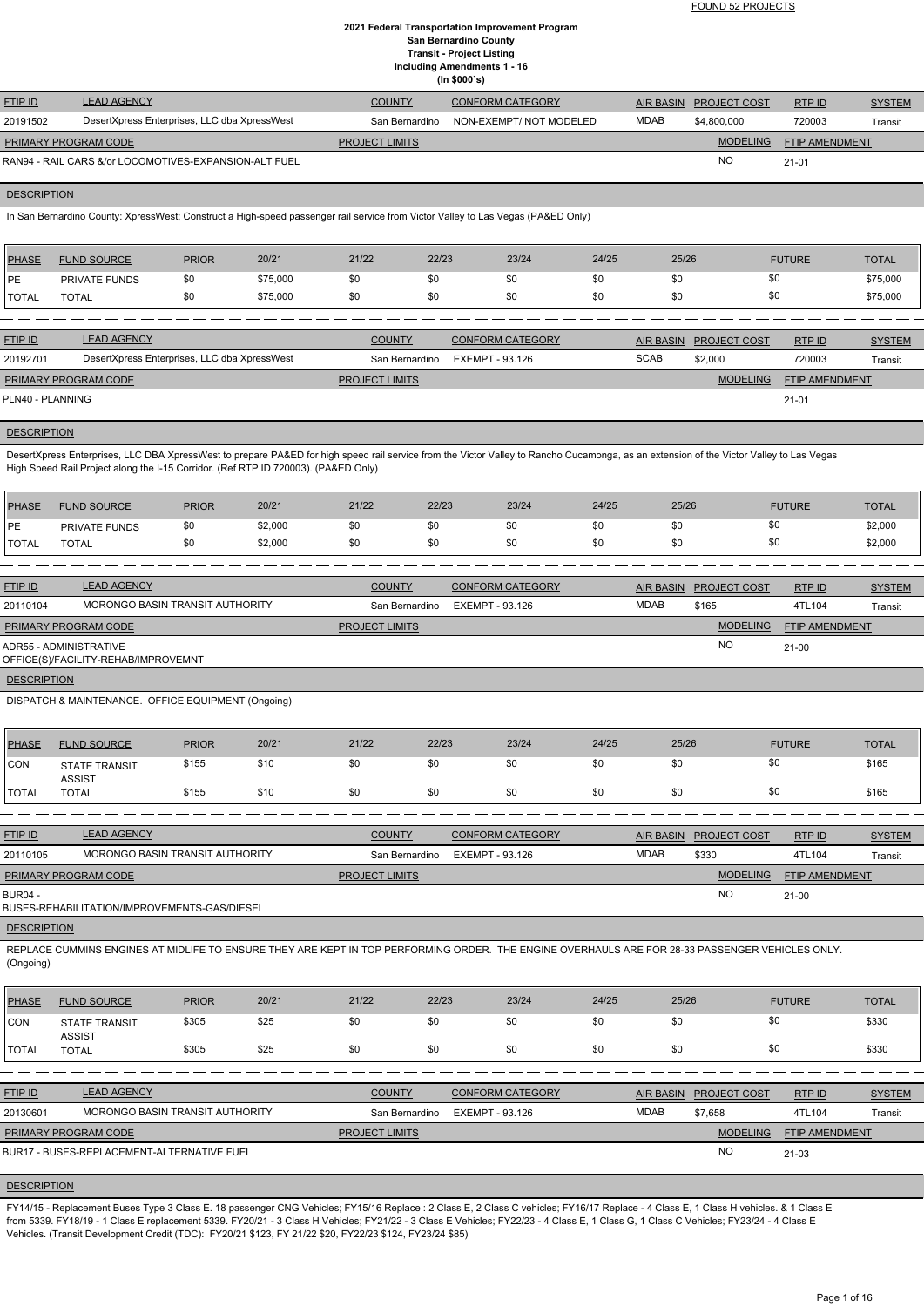| <b>PHASE</b> | <b>FUND SOURCE</b>                           | <b>PRIOR</b> | 20/21   | 21/22 | 22/23   | 23/24 | 24/25 | 25/26 | <b>FUTURE</b> | <b>TOTAL</b> |
|--------------|----------------------------------------------|--------------|---------|-------|---------|-------|-------|-------|---------------|--------------|
| <b>CON</b>   | <b>CMAQ</b>                                  | \$2,985      | \$1,074 | \$176 | \$1,080 | \$745 | \$0   | \$0   | \$0           | \$6,060      |
| <b>CON</b>   | FTA 5339b - Bus and<br><b>Bus Facilities</b> | \$588        | \$0     | \$0   | \$0     | \$0   | \$0   | \$0   | \$0           | \$588        |
| <b>CON</b>   | <b>LOCAL TRANS FUNDS</b>                     | \$433        | \$0     | \$0   | \$0     | \$0   | \$0   | \$0   | \$0           | \$433        |
| <b>CON</b>   | <b>STATE TRANSIT</b><br><b>ASSIST</b>        | \$299        | \$278   | \$0   | \$0     | \$0   | \$0   | \$0   | \$0           | \$577        |
| <b>TOTAL</b> | <b>TOTAL</b>                                 | \$4,305      | \$1,352 | \$176 | \$1,080 | \$745 | \$0   | \$0   | \$0           | \$7,658      |

| <b>FTIP ID</b>              | <b>LEAD AGENCY</b>                          | <b>COUNTY</b>         | <b>CONFORM CATEGORY</b> | AIR BASIN   | <b>PROJECT COST</b> | RTPID                 | <b>SYSTEM</b> |
|-----------------------------|---------------------------------------------|-----------------------|-------------------------|-------------|---------------------|-----------------------|---------------|
| SBD31037                    | MORONGO BASIN TRANSIT AUTHORITY             | San Bernardino        | EXEMPT - 93.126         | <b>MDAB</b> | \$36,034            | SBD31037              | Transit       |
| <b>PRIMARY PROGRAM CODE</b> |                                             | <b>PROJECT LIMITS</b> |                         |             | <b>MODELING</b>     | <b>FTIP AMENDMENT</b> |               |
|                             | BUO00 - BUS OPERATIONS/OPERATING ASSISTANCE |                       |                         |             | <b>NC</b>           | $21 - 03$             |               |

## **DESCRIPTION**

BUS SYSTEM - OPERATING ASSISTANCE (Ongoing)

| PHASE         | <b>FUND SOURCE</b>                         | <b>PRIOR</b> | 20/21   | 21/22 | 22/23 | 23/24 | 24/25 | 25/26 | <b>FUTURE</b> | <b>TOTAL</b> |
|---------------|--------------------------------------------|--------------|---------|-------|-------|-------|-------|-------|---------------|--------------|
| <b>CON</b>    | 5311 - NONURBANIZED<br><b>AREA FORMULA</b> | \$4,289      | \$437   | \$0   | \$0   | \$0   | \$0   | \$0   | \$0           | \$4,726      |
| <b>CON</b>    | <b>FARE REVENUE</b>                        | \$3,827      | \$400   | \$0   | \$0   | \$0   | \$0   | \$0   | \$0           | \$4,227      |
| CON           | <b>LOCAL TRANS FUNDS</b>                   | \$23,030     | \$2,000 | \$0   | \$0   | \$0   | \$0   | \$0   | \$0           | \$25,030     |
| <b>CON</b>    | <b>PRIVATE FUNDS</b>                       | \$238        | \$0     | \$0   | \$0   | \$0   | \$0   | \$0   | \$0           | \$238        |
| CON           | SBD CO MEASURE I                           | \$1,641      | \$102   | \$0   | \$0   | \$0   | \$0   | \$0   | \$0           | \$1,743      |
| <b>ICON</b>   | <b>STATE TRANSIT</b><br><b>ASSIST</b>      | \$70         | \$0     | \$0   | \$0   | \$0   | \$0   | \$0   | \$0           | \$70         |
| <b>ITOTAL</b> | <b>TOTAL</b>                               | \$33,095     | \$2,939 | \$0   | \$0   | \$0   | \$0   | \$0   | \$0           | \$36,034     |

| <b>FTIP ID</b>       | <b>LEAD AGENCY</b>                       | <b>COUNTY</b>         | CONFORM CATEGORY |             | AIR BASIN PROJECT COST | RTP ID                | <b>SYSTEM</b> |
|----------------------|------------------------------------------|-----------------------|------------------|-------------|------------------------|-----------------------|---------------|
| 20010120             | MOUNTAIN AREA REGIONAL TRANSIT AUTHORITY | San Bernardino        | EXEMPT - 93.126  | <b>SCAB</b> | \$141                  | 20010120              | Transit       |
| PRIMARY PROGRAM CODE |                                          | <b>PROJECT LIMITS</b> |                  |             | <b>MODELING</b>        | <b>FTIP AMENDMENT</b> |               |
|                      | TRN07 - MAINTENANCE EQUIPMENT-NEW        |                       |                  |             | <b>NC</b>              | $21 - 00$             |               |

## **DESCRIPTION**

TRANSIT SERVICE/REHAB. EQUIPMENT - PURCHASE OF VARIOUS MAINTENANCE EQUIPMENT (ON-GOING PROJECT)

| PHASE          | <b>FUND SOURCE</b>                    | <b>PRIOR</b> | 20/21 | 21/22         | 22/23 | 23/24                   | 24/25 | 25/26     | <b>FUTURE</b>                       | <b>TOTAL</b>  |
|----------------|---------------------------------------|--------------|-------|---------------|-------|-------------------------|-------|-----------|-------------------------------------|---------------|
| <b>CON</b>     | <b>STATE TRANSIT</b><br><b>ASSIST</b> | \$128        | \$13  | \$0           | \$0   | \$0                     | \$0   | \$0       | \$0                                 | \$141         |
| <b>TOTAL</b>   | <b>TOTAL</b>                          | \$128        | \$13  | \$0           | \$0   | \$0                     | \$0   | \$0       | \$0                                 | \$141         |
| <b>FTIP ID</b> | <b>LEAD AGENCY</b>                    |              |       | <b>COUNTY</b> |       | <b>CONFORM CATEGORY</b> |       | AIR BASIN | <b>RTPID</b><br><b>PROJECT COST</b> | <b>SYSTEM</b> |

| $\sim$ $\sim$ $\sim$ |                                                     | $- - - - - -$         |                 |             | $1.011$ . DIVOIT TITUS DESITY | .                     | $\sim$ $\sim$ $\sim$ $\sim$ $\sim$ $\sim$ |
|----------------------|-----------------------------------------------------|-----------------------|-----------------|-------------|-------------------------------|-----------------------|-------------------------------------------|
| 200423               | MOUNTAIN AREA REGIONAL TRANSIT AUTHORITY            | San Bernardino        | EXEMPT - 93.126 | <b>SCAB</b> | \$6,206                       | 200423                | Transit                                   |
|                      | <b>PRIMARY PROGRAM CODE</b>                         | <b>PROJECT LIMITS</b> |                 |             | <b>MODELING</b>               | <b>FTIP AMENDMENT</b> |                                           |
|                      | PAR16 - PARATRANSIT VEHICLES-REPLACEMENT-GAS/DIESEL |                       |                 |             | <b>NO</b>                     | $21 - 04$             |                                           |

**DESCRIPTION** 

PARATRANSIT VEHICLES - REPLACEMENT - GAS/DIESEL FY16 - 4 (Transportation Development Credits (TDC) to match: FY20/21 \$50, FY21/22 \$64) Vehicles FY 21 - 1, FY22 - 2

| <b>PHASE</b>   | <b>FUND SOURCE</b>                               | <b>PRIOR</b> | 20/21 | 21/22                 | 22/23           | 23/24                   | 24/25 | 25/26            |                     | <b>FUTURE</b>         | <b>TOTAL</b>  |
|----------------|--------------------------------------------------|--------------|-------|-----------------------|-----------------|-------------------------|-------|------------------|---------------------|-----------------------|---------------|
| <b>CON</b>     | 5311F - INTERCITY<br><b>BUS</b>                  | \$300        | \$0   | \$0                   | \$0             | \$0                     | \$0   | \$0              |                     | \$0                   | \$300         |
| <b>CON</b>     | <b>CMAQ</b>                                      | \$4,690      | \$438 | \$560                 | \$0             | \$0                     | \$0   | \$0              |                     | \$0                   | \$5,688       |
| CON            | <b>PUBLIC TRANS</b><br><b>MODERINAZATION IMP</b> | \$52         | \$0   | \$0                   | \$0             | \$0                     | \$0   | \$0              |                     | \$0                   | \$52          |
| CON            | <b>STATE TRANSIT</b><br><b>ASSIST</b>            | \$166        | \$0   | \$0                   | \$0             | \$0                     | \$0   | \$0              |                     | \$0                   | \$166         |
| <b>TOTAL</b>   | <b>TOTAL</b>                                     | \$5,208      | \$438 | \$560                 | \$0             | \$0                     | \$0   | \$0              |                     | \$0                   | \$6,206       |
|                |                                                  |              |       |                       |                 |                         |       |                  |                     |                       |               |
| <b>FTIP ID</b> | <b>LEAD AGENCY</b>                               |              |       | <b>COUNTY</b>         |                 | <b>CONFORM CATEGORY</b> |       | <b>AIR BASIN</b> | <b>PROJECT COST</b> | RTP ID                | <b>SYSTEM</b> |
| 20150013       | MOUNTAIN AREA REGIONAL TRANSIT AUTHORITY         |              |       | San Bernardino        | EXEMPT - 93.126 |                         |       | <b>SCAB</b>      | \$1,379             | 4TL104                | Transit       |
|                | PRIMARY PROGRAM CODE                             |              |       | <b>PROJECT LIMITS</b> |                 |                         |       |                  | <b>MODELING</b>     | <b>FTIP AMENDMENT</b> |               |
|                | ADR55 - ADMINISTRATIVE                           |              |       |                       |                 |                         |       |                  | <b>NO</b>           | $21-00$               |               |

OFFICE(S)/FACILITY-REHAB/IMPROVEMNT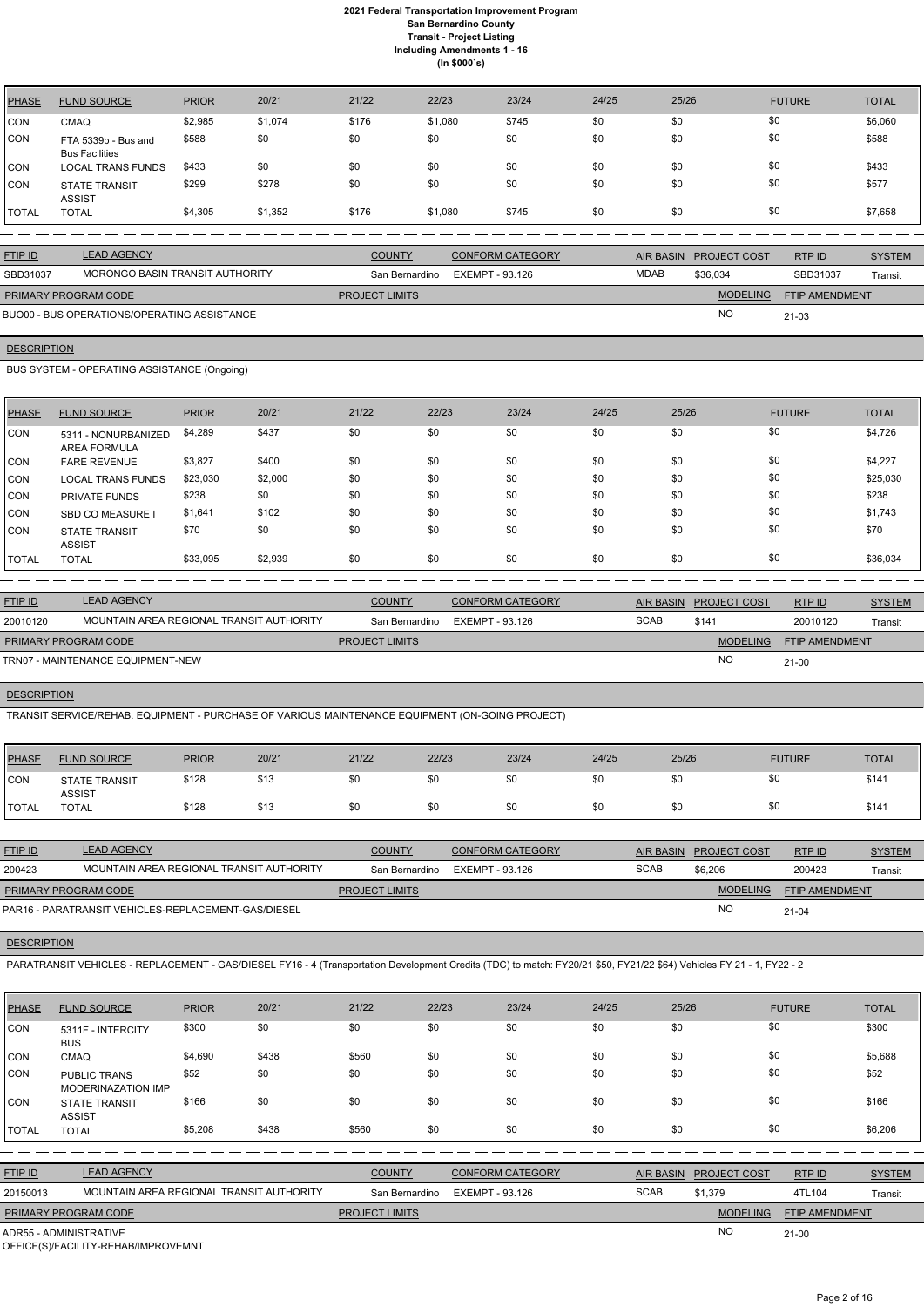## **DESCRIPTION**

REHAB./REPAIR/RETROFIT TRANSIT FACILITIES (Ongoing)

| <b>PHASE</b>                                                                                                                     | <b>FUND SOURCE</b>                          | <b>PRIOR</b> | 20/21 | 21/22                 | 22/23 | 23/24                   | 24/25 | 25/26            |                     | <b>FUTURE</b>         | <b>TOTAL</b>  |
|----------------------------------------------------------------------------------------------------------------------------------|---------------------------------------------|--------------|-------|-----------------------|-------|-------------------------|-------|------------------|---------------------|-----------------------|---------------|
| ICON                                                                                                                             | <b>PUBLIC TRANS</b><br>MODERINAZATION IMP   | \$210        | \$0   | \$0                   | \$0   | \$0                     | \$0   | \$0              | \$0                 |                       | \$210         |
| CON                                                                                                                              | <b>STATE TRANSIT</b><br><b>ASSIST</b>       | \$1,019      | \$150 | \$0                   | \$0   | \$0                     | \$0   | \$0              | \$0                 |                       | \$1,169       |
| <b>TOTAL</b>                                                                                                                     | <b>TOTAL</b>                                | \$1,229      | \$150 | \$0                   | \$0   | \$0                     | \$0   | \$0              | \$0                 |                       | \$1,379       |
|                                                                                                                                  |                                             |              |       |                       |       |                         |       |                  |                     |                       |               |
| FTIP ID                                                                                                                          | <b>LEAD AGENCY</b>                          |              |       | <b>COUNTY</b>         |       | <b>CONFORM CATEGORY</b> |       | <b>AIR BASIN</b> | <b>PROJECT COST</b> | RTP ID                | <b>SYSTEM</b> |
| MOUNTAIN AREA REGIONAL TRANSIT AUTHORITY<br><b>SCAB</b><br>SBD41055<br>EXEMPT - 93.126<br>\$34,682<br>SBD41055<br>San Bernardino |                                             |              |       |                       |       |                         |       |                  |                     | Transit               |               |
|                                                                                                                                  | PRIMARY PROGRAM CODE                        |              |       | <b>PROJECT LIMITS</b> |       |                         |       |                  | <b>MODELING</b>     | <b>FTIP AMENDMENT</b> |               |
|                                                                                                                                  | BUO00 - BUS OPERATIONS/OPERATING ASSISTANCE |              |       |                       |       |                         |       |                  | <b>NO</b>           | $21 - 04$             |               |

## **DESCRIPTION**

BUS SYSTEM - OPERATING ASSISTANCE

| <b>PHASE</b> | <b>FUND SOURCE</b>                         | <b>PRIOR</b> | 20/21   | 21/22 | 22/23 | 23/24 | 24/25 | 25/26 | <b>FUTURE</b> | <b>TOTAL</b> |
|--------------|--------------------------------------------|--------------|---------|-------|-------|-------|-------|-------|---------------|--------------|
| <b>CON</b>   | 5311 - NONURBANIZED<br><b>AREA FORMULA</b> | \$3,125      | \$309   | \$0   | \$0   | \$0   | \$0   | \$0   | \$0           | \$3,434      |
| <b>CON</b>   | 5311F - INTERCITY<br><b>BUS</b>            | \$847        | \$417   | \$0   | \$0   | \$0   | \$0   | \$0   | \$0           | \$1,264      |
| <b>CON</b>   | <b>CITY FUNDS</b>                          | \$15         | \$0     | \$0   | \$0   | \$0   | \$0   | \$0   | \$0           | \$15         |
| <b>CON</b>   | <b>CMAQ</b>                                | \$80         | \$0     | \$0   | \$0   | \$0   | \$0   | \$0   | \$0           | \$80         |
| <b>CON</b>   | <b>FARE REVENUE</b>                        | \$2,315      | \$313   | \$0   | \$0   | \$0   | \$0   | \$0   | \$0           | \$2,628      |
| <b>CON</b>   | <b>LOCAL TRANS FUNDS</b>                   | \$22,873     | \$2,480 | \$0   | \$0   | \$0   | \$0   | \$0   | \$0           | \$25,353     |
| <b>CON</b>   | <b>PRIVATE FUNDS</b>                       | \$48         | \$0     | \$0   | \$0   | \$0   | \$0   | \$0   | \$0           | \$48         |
| <b>CON</b>   | <b>SBD CO MEASURE</b>                      | \$1,367      | \$108   | \$0   | \$0   | \$0   | \$0   | \$0   | \$0           | \$1,475      |
| <b>CON</b>   | <b>STATE TRANSIT</b><br><b>ASSIST</b>      | \$385        | \$0     | \$0   | \$0   | \$0   | \$0   | \$0   | \$0           | \$385        |
| <b>TOTAL</b> | <b>TOTAL</b>                               | \$31,055     | \$3,627 | \$0   | \$0   | \$0   | \$0   | \$0   | \$0           | \$34,682     |

| <b>FTIP ID</b>              | <b>LEAD AGENCY</b>                          | <b>COUNTY</b>         | <b>CONFORM CATEGORY</b> | AIR BASIN   | <b>PROJECT COST</b> | RTP ID                | <b>SYSTEM</b> |
|-----------------------------|---------------------------------------------|-----------------------|-------------------------|-------------|---------------------|-----------------------|---------------|
| SBD31612                    | <b>NEEDLES</b>                              | San Bernardino        | EXEMPT - 93.126         | <b>MDAB</b> | \$5,602             | SBD31612              | Transit       |
| <b>PRIMARY PROGRAM CODE</b> |                                             | <b>PROJECT LIMITS</b> |                         |             | <b>MODELING</b>     | <b>FTIP AMENDMENT</b> |               |
|                             | BUO00 - BUS OPERATIONS/OPERATING ASSISTANCE |                       |                         |             | NO                  | 21-04                 |               |

## **DESCRIPTION**

BUS SYSTEM - OPERATING ASSISTANCE

| <b>PHASE</b>   | <b>FUND SOURCE</b>                                  | <b>PRIOR</b> | 20/21 | 21/22                 | 22/23 | 23/24                   | 24/25 | 25/26            |                     | <b>FUTURE</b>  | <b>TOTAL</b>  |
|----------------|-----------------------------------------------------|--------------|-------|-----------------------|-------|-------------------------|-------|------------------|---------------------|----------------|---------------|
| <b>CON</b>     | 5311 - NONURBANIZED<br><b>AREA FORMULA</b>          | \$558        | \$44  | \$0                   | \$0   | \$0                     | \$0   | \$0              |                     | \$0            | \$602         |
| CON            | <b>EDA GRANT</b>                                    | \$37         | \$0   | \$0                   | \$0   | \$0                     | \$0   | \$0              |                     | \$0            | \$37          |
| CON            | <b>FARE REVENUE</b>                                 | \$372        | \$30  | \$0                   | \$0   | \$0                     | \$0   | \$0              |                     | \$0            | \$402         |
| CON            | <b>LOCAL TRANS FUNDS</b>                            | \$3,126      | \$220 | \$0                   | \$0   | \$0                     | \$0   | \$0              |                     | \$0            | \$3,346       |
| CON            | PRIVATE FUNDS                                       | \$72         | \$10  | \$0                   | \$0   | \$0                     | \$0   | \$0              |                     | \$0            | \$82          |
| CON            | <b>PUBLIC TRANS</b><br><b>MODERINAZATION IMP</b>    | \$239        | \$0   | \$0                   | \$0   | \$0                     | \$0   | \$0              |                     | \$0            | \$239         |
| CON            | <b>SBD CO MEASURE I</b>                             | \$166        | \$13  | \$0                   | \$0   | \$0                     | \$0   | \$0              |                     | \$0            | \$179         |
| CON            | <b>STATE TRANSIT</b><br><b>ASSIST</b>               | \$567        | \$65  | \$0                   | \$0   | \$0                     | \$0   | \$0              |                     | \$0            | \$632         |
| ICON           | <b>TRANSIT SYSTEM</b><br>SAFETY, SECURITY           | \$83         | \$0   | \$0                   | \$0   | \$0                     | \$0   | \$0              |                     | \$0            | \$83          |
| <b>TOTAL</b>   | <b>TOTAL</b>                                        | \$5,220      | \$382 | \$0                   | \$0   | \$0                     | \$0   | \$0              |                     | \$0            | \$5,602       |
|                |                                                     |              |       |                       |       |                         |       |                  |                     |                |               |
| <b>FTIP ID</b> | <b>LEAD AGENCY</b>                                  |              |       | <b>COUNTY</b>         |       | <b>CONFORM CATEGORY</b> |       | <b>AIR BASIN</b> | <b>PROJECT COST</b> | RTP ID         | <b>SYSTEM</b> |
| SBD44003       | <b>NEEDLES</b>                                      |              |       | San Bernardino        |       | <b>EXEMPT - 93.126</b>  |       | <b>MDAB</b>      | \$766               | SBD44003       | Transit       |
|                | PRIMARY PROGRAM CODE                                |              |       | <b>PROJECT LIMITS</b> |       |                         |       |                  | <b>MODELING</b>     | FTIP AMENDMENT |               |
|                | PAR16 - PARATRANSIT VEHICLES-REPLACEMENT-GAS/DIESEL |              |       |                       |       |                         |       |                  | <b>NO</b>           | $21-00$        |               |

## **DESCRIPTION**

PARATRANSIT VEHICLE REPLACEMENT (10/11-1-18 PAX and 11/12 1-18 PAX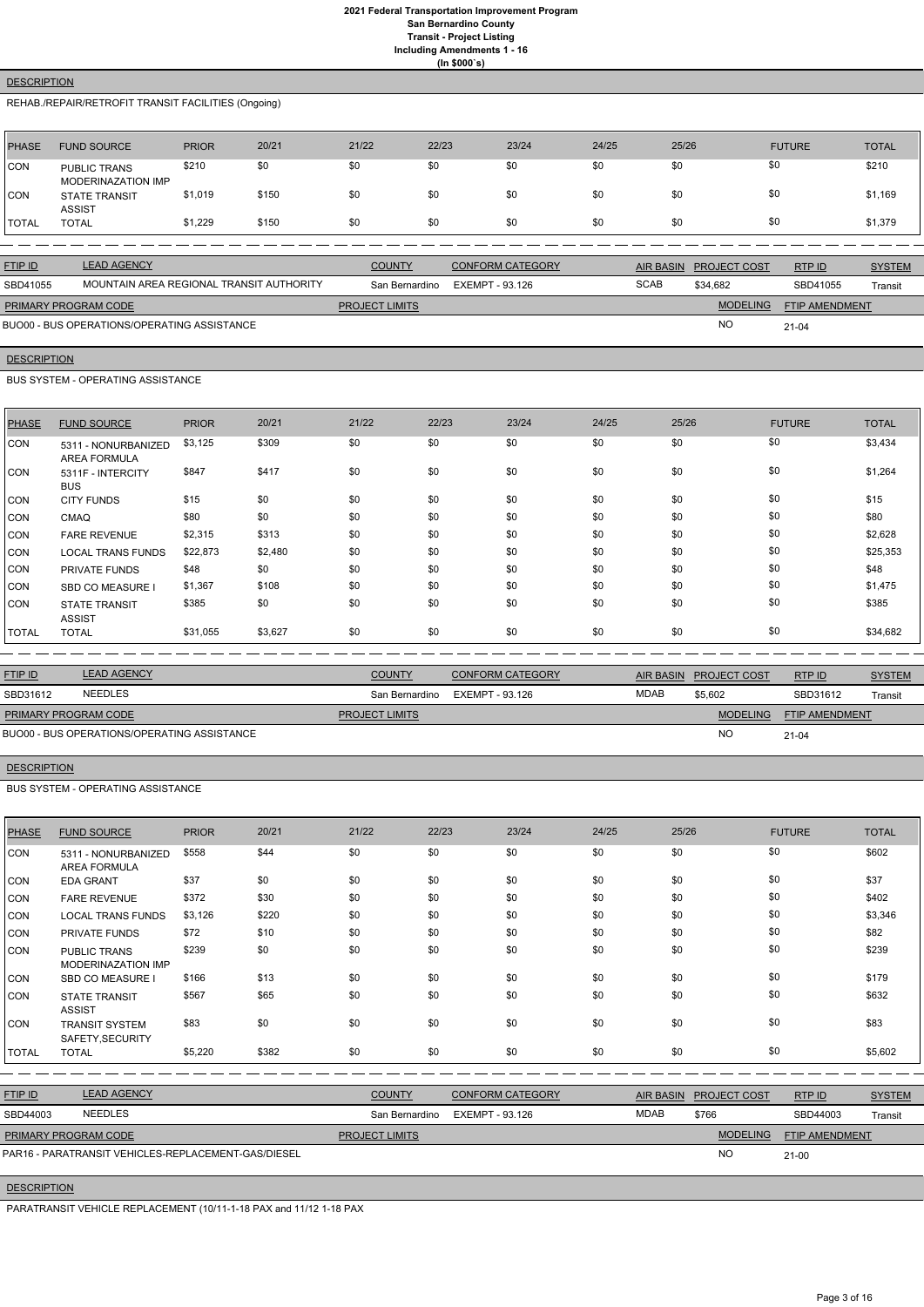|              | (ln \$000's)                              |              |       |       |       |       |       |       |               |              |  |
|--------------|-------------------------------------------|--------------|-------|-------|-------|-------|-------|-------|---------------|--------------|--|
| <b>PHASE</b> | <b>FUND SOURCE</b>                        | <b>PRIOR</b> | 20/21 | 21/22 | 22/23 | 23/24 | 24/25 | 25/26 | <b>FUTURE</b> | <b>TOTAL</b> |  |
| CON          | <b>PUBLIC TRANS</b><br>MODERINAZATION IMP | \$130        | \$0   | \$0   | \$0   | \$0   | \$0   | \$0   | \$0           | \$130        |  |
| CON          | <b>STATE TRANSIT</b><br><b>ASSIST</b>     | \$496        | \$0   | \$140 | \$0   | \$0   | \$0   | \$0   | \$0           | \$636        |  |
| <b>TOTAL</b> | <b>TOTAL</b>                              | \$626        | \$0   | \$140 | \$0   | \$0   | \$0   | \$0   | \$0           | \$766        |  |

| <b>FTIP ID</b>              | <b>LEAD AGENCY</b>                           | <b>COUNTY</b>         | <b>CONFORM CATEGORY</b> |             | AIR BASIN PROJECT COST | RTP ID                | <b>SYSTEM</b> |
|-----------------------------|----------------------------------------------|-----------------------|-------------------------|-------------|------------------------|-----------------------|---------------|
| 20020806                    | <b>OMNITRANS</b>                             | San Bernardino        | EXEMPT - 93.126         | <b>SCAB</b> | \$27.180               | 4TL104                | Transit       |
| <b>PRIMARY PROGRAM CODE</b> |                                              | <b>PROJECT LIMITS</b> |                         |             | <b>MODELING</b>        | <b>FTIP AMENDMENT</b> |               |
|                             | NCR86 - MAINTENANCE/STORAGE FACILITY-UPGRADE |                       |                         |             | <b>NO</b>              | $21 - 04$             |               |

## **DESCRIPTION**

TRANSIT - FACILITIES - IMPROVEMENT/UPKEEP OF EXISTING FACILITIES (TDC: FY20/21 - 5339LA CON \$280, 5339RS CON \$200; FY21/22 - 5339LA CON \$280, 5338RS CON \$200)

| PHASE        | <b>FUND SOURCE</b>                           | <b>PRIOR</b> | 20/21   | 21/22   | 22/23 | 23/24 | 24/25 | 25/26 | <b>FUTURE</b> | <b>TOTAL</b> |
|--------------|----------------------------------------------|--------------|---------|---------|-------|-------|-------|-------|---------------|--------------|
| CON          | 5307LA-LOS<br>ANGELES/LONG                   | \$11,381     | \$0     | \$0     | \$0   | \$0   | \$0   | \$0   | \$0           | \$11,381     |
| CON          | 5307RS-Riverside/San<br>Bernardino Urbanized | \$5,316      | \$0     | \$0     | \$0   | \$0   | \$0   | \$0   | \$0           | \$5,316      |
| <b>CON</b>   | 5339LA-LOS ANGELES<br>-LONG                  | \$0          | \$1,000 | \$1,000 | \$0   | \$0   | \$0   | \$0   | \$0           | \$2,000      |
| CON          | 5339RS-Riverside/San<br>Bernardino Urbanized | \$0          | \$1,400 | \$1,400 | \$0   | \$0   | \$0   | \$0   | \$0           | \$2,800      |
| CON          | <b>AGENCY</b>                                | \$720        | \$0     | \$0     | \$0   | \$0   | \$0   | \$0   | \$0           | \$720        |
| <b>CON</b>   | <b>FTA 5307 UZA</b><br><b>FORMULAR</b>       | \$2,408      | \$0     | \$0     | \$0   | \$0   | \$0   | \$0   | \$0           | \$2,408      |
| CON          | <b>PUBLIC TRANS</b><br>MODERINAZATION IMP    | \$1,309      | \$0     | \$0     | \$0   | \$0   | \$0   | \$0   | \$0           | \$1,309      |
| CON          | <b>STATE TRANSIT</b><br><b>ASSIST</b>        | \$1,246      | \$0     | \$0     | \$0   | \$0   | \$0   | \$0   | \$0           | \$1,246      |
| <b>TOTAL</b> | <b>TOTAL</b>                                 | \$22,380     | \$2,400 | \$2,400 | \$0   | \$0   | \$0   | \$0   | \$0           | \$27,180     |

| <b>FTIP ID</b>              | <b>LEAD AGENCY</b>                                  | <b>COUNTY</b>         | <b>CONFORM CATEGORY</b> | AIR BASIN   | <b>PROJECT COST</b> | RTPID                 | <b>SYSTEM</b> |
|-----------------------------|-----------------------------------------------------|-----------------------|-------------------------|-------------|---------------------|-----------------------|---------------|
| 20040211                    | <b>OMNITRANS</b>                                    | San Bernardino        | EXEMPT - 93.126         | <b>SCAB</b> | \$20,506            | 20040211              | Transit       |
| <b>PRIMARY PROGRAM CODE</b> |                                                     | <b>PROJECT LIMITS</b> |                         |             | <b>MODELING</b>     | <b>FTIP AMENDMENT</b> |               |
|                             | PAR16 - PARATRANSIT VEHICLES-REPLACEMENT-GAS/DIESEL |                       |                         |             | <b>NO</b>           | $21 - 11$             |               |

## **DESCRIPTION**

REPLACEMENT PARATRANSIT VEHICLES REPLACING PARATRANSIT VEHICLES ON OMNITRANS ACCESS FLEET;08-50;2011-50;2013-15;2014-15 vehicles; 2021/22 - vehicles. (TDC: FY19/20 - 5310LA/RS & 5307LA CON \$497; FY20/21 - 5310LA CON \$166; FY21-22 - 5310 LA CON \$176)

| PHASE          | <b>FUND SOURCE</b>                               | <b>PRIOR</b> | 20/21 | 21/22                 | 22/23                  | 23/24                   | 24/25 | 25/26            |                     | <b>FUTURE</b>         | <b>TOTAL</b>  |
|----------------|--------------------------------------------------|--------------|-------|-----------------------|------------------------|-------------------------|-------|------------------|---------------------|-----------------------|---------------|
| CON            | 5307LA-LOS<br>ANGELES/LONG                       | \$5,273      | \$0   | \$0                   | \$0                    | \$0                     | \$0   | \$0              |                     | \$0                   | \$5,273       |
| CON            | 5307RS-Riverside/San<br>Bernardino Urbanized     | \$3,196      | \$0   | \$0                   | \$0                    | \$0                     | \$0   | \$0              |                     | \$0                   | \$3,196       |
| CON            | 5310LA-LOS ANGELES<br>-LONG                      | \$1,359      | \$878 | \$878                 | \$0                    | \$0                     | \$0   | \$0              |                     | \$0                   | \$3,115       |
| CON            | 5310RS-Riverside/San<br>Bernardino Urbanized     | \$563        | \$0   | \$0                   | \$0                    | \$0                     | \$0   | \$0              |                     | \$0                   | \$563         |
| CON            | <b>FTA 5307 UZA</b><br><b>FORMULAR</b>           | \$4,621      | \$0   | \$0                   | \$0                    | \$0                     | \$0   | \$0              |                     | \$0                   | \$4,621       |
| CON            | <b>PUBLIC TRANS</b><br><b>MODERINAZATION IMP</b> | \$2,470      | \$0   | \$0                   | \$0                    | \$0                     | \$0   | \$0              |                     | \$0                   | \$2,470       |
| CON            | <b>STATE TRANSIT</b><br><b>ASSIST</b>            | \$1,268      | \$0   | \$0                   | \$0                    | \$0                     | \$0   | \$0              |                     | \$0                   | \$1,268       |
| TOTAL          | <b>TOTAL</b>                                     | \$18,750     | \$878 | \$878                 | \$0                    | \$0                     | \$0   | \$0              |                     | \$0                   | \$20,506      |
|                |                                                  |              |       |                       |                        |                         |       |                  |                     |                       |               |
| <b>FTIP ID</b> | <b>LEAD AGENCY</b>                               |              |       | <b>COUNTY</b>         |                        | <b>CONFORM CATEGORY</b> |       | <b>AIR BASIN</b> | <b>PROJECT COST</b> | RTP ID                | <b>SYSTEM</b> |
| 20060601       | <b>OMNITRANS</b>                                 |              |       | San Bernardino        | <b>EXEMPT - 93.126</b> |                         |       | <b>SCAB</b>      | \$10,346            | 4OM0701               | Transit       |
|                | PRIMARY PROGRAM CODE                             |              |       | <b>PROJECT LIMITS</b> |                        |                         |       |                  | <b>MODELING</b>     | <b>FTIP AMENDMENT</b> |               |
|                | TRN06 - ADMINISTRATIVE EQUIPMENT-NEW             |              |       |                       |                        |                         |       |                  | <b>NO</b>           | $21 - 13$             |               |
|                |                                                  |              |       |                       |                        |                         |       |                  |                     |                       |               |

#### **DESCRIPTION**

CAPITALIZATION OF LEASES - FOR CONTRACTORS, RADIO SITES, APC, TIRE LEASES (5307 TDC FY21/22 \$120)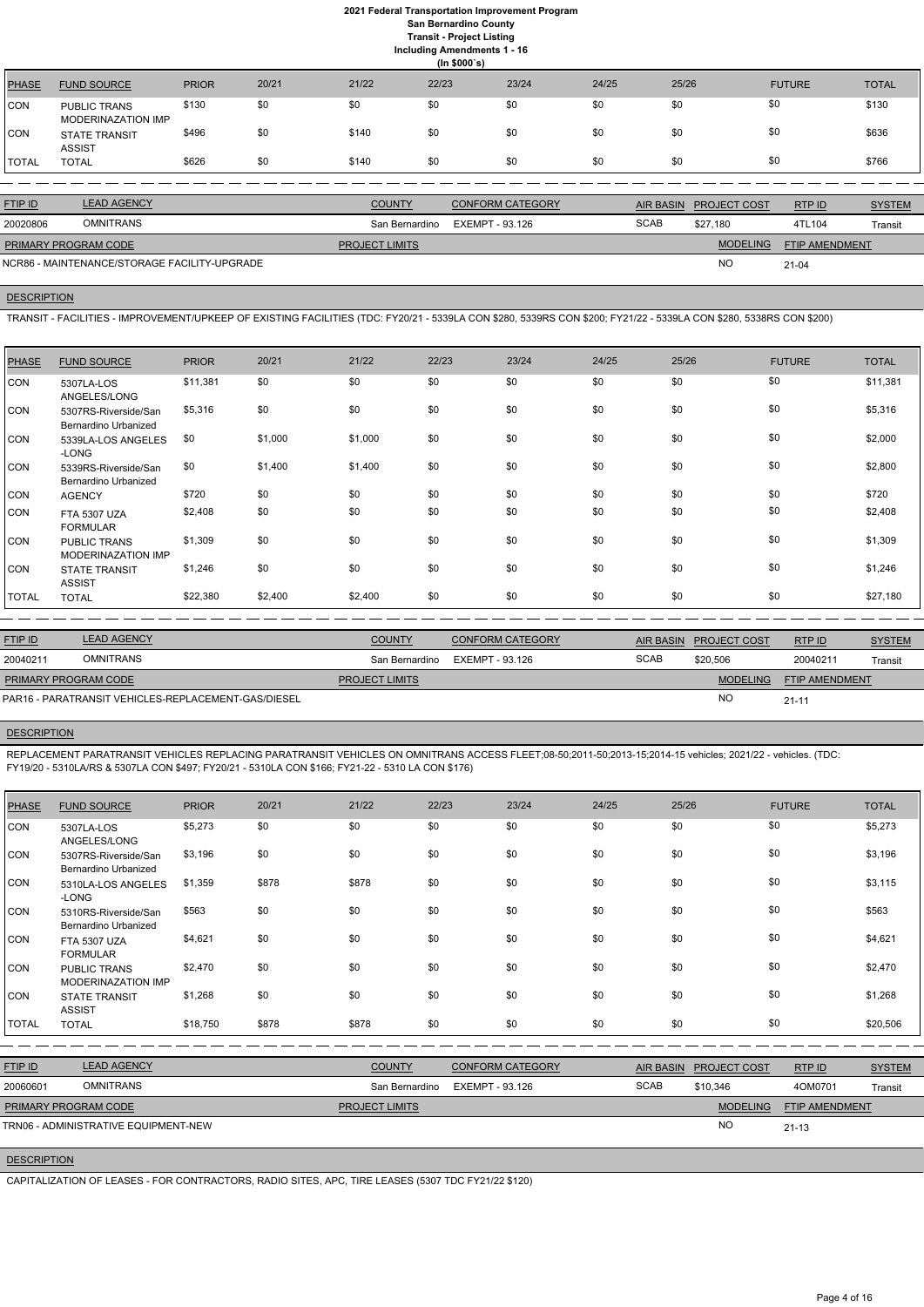| 22/23<br>20/21<br>21/22<br>23/24<br>24/25<br>25/26<br><b>FUTURE</b><br><b>PHASE</b><br><b>FUND SOURCE</b><br><b>PRIOR</b><br>\$0<br>\$510<br>\$0<br>\$0<br>\$0<br>\$0<br>\$3,107<br>\$510<br>CON<br>5307LA-LOS<br>ANGELES/LONG<br>\$0<br>\$0<br>\$0<br>\$0<br>\$0<br>\$0<br>\$0<br>\$1,454<br><b>CON</b><br>5307RS-Riverside/San<br>Bernardino Urbanized<br>\$0<br>\$0<br>\$0<br>\$0<br>\$0<br>\$0<br>\$0<br>\$2,689<br>CON<br><b>FTA 5307 UZA</b><br><b>FORMULAR</b><br>\$0<br>\$0<br>\$0<br>\$0<br>\$0<br>\$0<br>\$0<br>\$892<br>\$892<br><b>CON</b><br><b>LOCAL TRANS FUNDS</b><br>\$0<br>\$0<br>\$0<br>\$0<br>\$0<br>\$0<br>\$127<br>\$1,057<br><b>CON</b><br><b>STATE TRANSIT</b><br><b>ASSIST</b><br>\$0<br>\$0<br>\$0<br>\$0<br>\$637<br>\$510<br>\$0<br>\$9,199<br><b>TOTAL</b><br><b>TOTAL</b> | (ln \$000's) |  |  |  |  |  |  |  |  |              |  |  |
|---------------------------------------------------------------------------------------------------------------------------------------------------------------------------------------------------------------------------------------------------------------------------------------------------------------------------------------------------------------------------------------------------------------------------------------------------------------------------------------------------------------------------------------------------------------------------------------------------------------------------------------------------------------------------------------------------------------------------------------------------------------------------------------------------------|--------------|--|--|--|--|--|--|--|--|--------------|--|--|
|                                                                                                                                                                                                                                                                                                                                                                                                                                                                                                                                                                                                                                                                                                                                                                                                         |              |  |  |  |  |  |  |  |  | <b>TOTAL</b> |  |  |
|                                                                                                                                                                                                                                                                                                                                                                                                                                                                                                                                                                                                                                                                                                                                                                                                         |              |  |  |  |  |  |  |  |  | \$4,127      |  |  |
|                                                                                                                                                                                                                                                                                                                                                                                                                                                                                                                                                                                                                                                                                                                                                                                                         |              |  |  |  |  |  |  |  |  | \$1,454      |  |  |
|                                                                                                                                                                                                                                                                                                                                                                                                                                                                                                                                                                                                                                                                                                                                                                                                         |              |  |  |  |  |  |  |  |  | \$2,689      |  |  |
|                                                                                                                                                                                                                                                                                                                                                                                                                                                                                                                                                                                                                                                                                                                                                                                                         |              |  |  |  |  |  |  |  |  |              |  |  |
|                                                                                                                                                                                                                                                                                                                                                                                                                                                                                                                                                                                                                                                                                                                                                                                                         |              |  |  |  |  |  |  |  |  | \$1,184      |  |  |
|                                                                                                                                                                                                                                                                                                                                                                                                                                                                                                                                                                                                                                                                                                                                                                                                         |              |  |  |  |  |  |  |  |  | \$10,346     |  |  |

| <b>FTIP ID</b>              | <b>LEAD AGENCY</b>                          | <b>COUNTY</b>         | <b>CONFORM CATEGORY</b> |             | AIR BASIN PROJECT COST | RTPID                 | <b>SYSTEM</b> |
|-----------------------------|---------------------------------------------|-----------------------|-------------------------|-------------|------------------------|-----------------------|---------------|
| 20111201                    | <b>OMNITRANS</b>                            | San Bernardino        | EXEMPT - 93.126         | <b>SCAB</b> | \$26,040               | 4TL104                | Transit       |
| <b>PRIMARY PROGRAM CODE</b> |                                             | <b>PROJECT LIMITS</b> |                         |             | <b>MODELING</b>        | <b>FTIP AMENDMENT</b> |               |
|                             | BUO00 - BUS OPERATIONS/OPERATING ASSISTANCE |                       |                         |             | <b>NC</b>              | $21 - 01$             |               |

#### **DESCRIPTION**

OPERATIONS OF THE ACCESS SERVICE. (OMNITRANS WILL UTILIZE PART OF ITS ALLOCATED FTA5307 FORMULA FUNDS TO HELP PAY FOR THESE OPERATIONS)(TDC: FY20/21: 5307LA CON \$784)

| <b>PHASE</b> | <b>FUND SOURCE</b>                           | <b>PRIOR</b> | 20/21   | 21/22 | 22/23 | 23/24 | 24/25 | 25/26 | <b>FUTURE</b> | <b>TOTAL</b> |
|--------------|----------------------------------------------|--------------|---------|-------|-------|-------|-------|-------|---------------|--------------|
| <b>CON</b>   | 5307LA-LOS<br>ANGELES/LONG                   | \$6,094      | \$3,921 | \$0   | \$0   | \$0   | \$0   | \$0   | \$0           | \$10,015     |
| <b>CON</b>   | 5307RS-Riverside/San<br>Bernardino Urbanized | \$5,803      | \$0     | \$0   | \$0   | \$0   | \$0   | \$0   | \$0           | \$5,803      |
| <b>CON</b>   | <b>FTA 5307 UZA</b><br><b>FORMULAR</b>       | \$3,200      | \$0     | \$0   | \$0   | \$0   | \$0   | \$0   | \$0           | \$3,200      |
| <b>CON</b>   | <b>LOCAL TRANS FUNDS</b>                     | \$6,324      | \$0     | \$0   | \$0   | \$0   | \$0   | \$0   | \$0           | \$6,324      |
| <b>CON</b>   | <b>STATE TRANSIT</b><br><b>ASSIST</b>        | \$698        | \$0     | \$0   | \$0   | \$0   | \$0   | \$0   | \$0           | \$698        |
| <b>TOTAL</b> | <b>TOTAL</b>                                 | \$22,119     | \$3,921 | \$0   | \$0   | \$0   | \$0   | \$0   | \$0           | \$26,040     |

| <b>FTIP ID</b>              | <b>LEAD AGENCY</b> | <b>COUNTY</b>         | <b>CONFORM CATEGORY</b> | AIR BASIN   | <b>PROJECT COST</b> | RTPID                 | <b>SYSTEM</b> |
|-----------------------------|--------------------|-----------------------|-------------------------|-------------|---------------------|-----------------------|---------------|
| 20151301                    | <b>OMNITRANS</b>   | San Bernardino        | <b>TCM Committed</b>    | <b>SCAB</b> | \$339,720           | 4TR0101               | Transit       |
| <b>PRIMARY PROGRAM CODE</b> |                    | <b>PROJECT LIMITS</b> |                         |             | <b>MODELING</b>     | <b>FTIP AMENDMENT</b> |               |
| RAN92 - RAIL EXTENSION      |                    |                       |                         |             | <b>YES</b>          | 21-07                 |               |
|                             |                    |                       |                         |             |                     |                       |               |

#### **DESCRIPTION**

REDLANDS PASSENGER RAIL PROJECT (RPRP): NEW PASSENGER RAIL SERVICE FROM RIALTO / E ST IN SAN BERNARDINO TO REDLANDS. (SBCTA is sub recipient of FTA funds & is actual project Lead Agency)(TD Credits: 5307-TR FTA FUNDS FY19/20 \$3,998) (THE PROJECT MANAGEMENT COST OF APPROX \$20M IN LOCAL FUNDS IS NOT INCLUDED IN FTIP TOTAL COST.)(Includes locomotive purchase from study project 20151303)

Page 5 of 16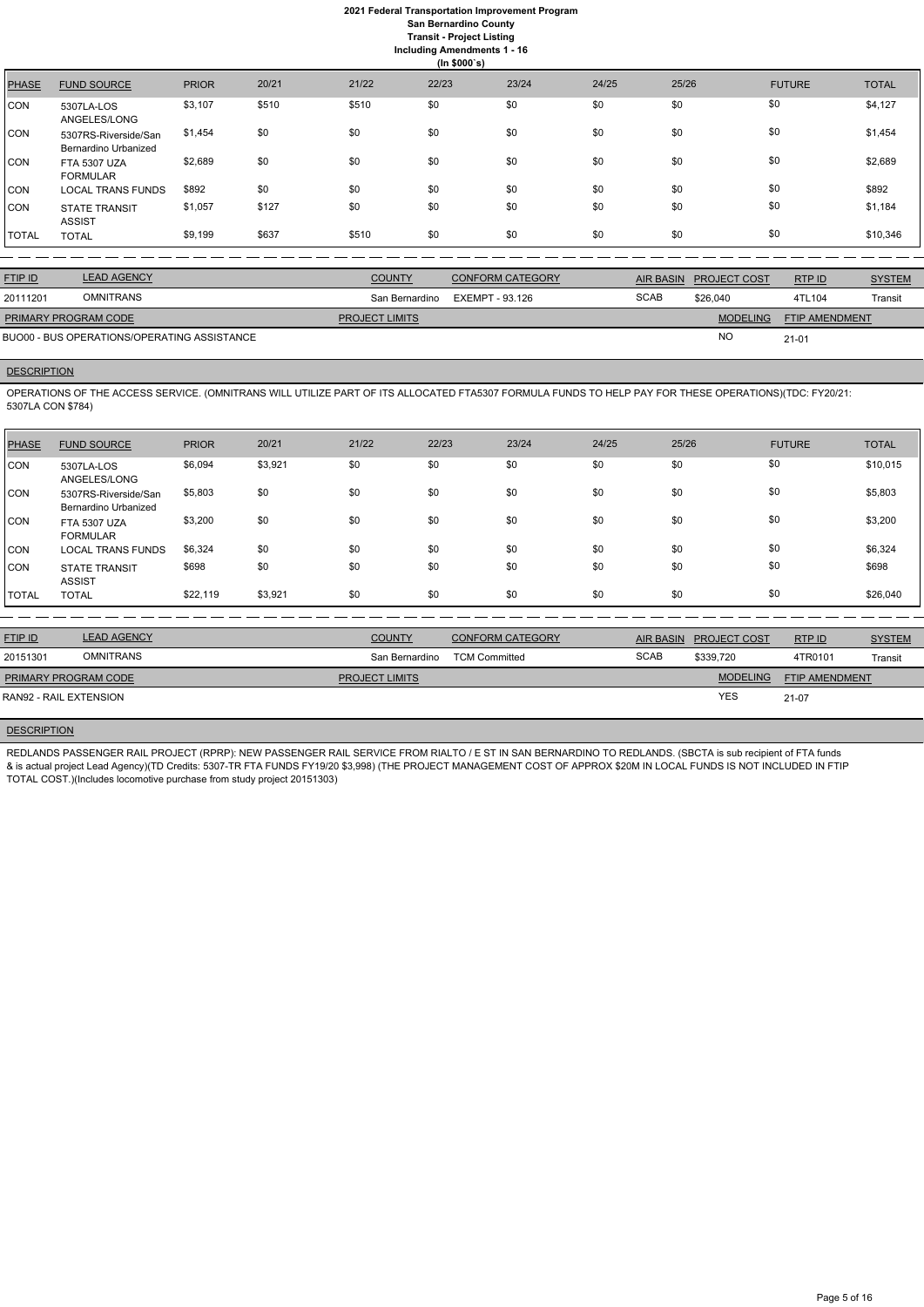|                |                                                    |              |            |               | (ln \$000's) |                         |       |                        |               |               |
|----------------|----------------------------------------------------|--------------|------------|---------------|--------------|-------------------------|-------|------------------------|---------------|---------------|
| <b>PHASE</b>   | <b>FUND SOURCE</b>                                 | <b>PRIOR</b> | 20/21      | 21/22         | 22/23        | 23/24                   | 24/25 | 25/26                  | <b>FUTURE</b> | <b>TOTAL</b>  |
| PE             | <b>CITY FUNDS</b>                                  | \$389        | \$0        | \$0           | \$0          | \$0                     | \$0   | \$0                    | \$0           | \$389         |
| PE             | PRIVATE FUNDS                                      | \$878        | \$0        | \$0           | \$0          | \$0                     | \$0   | \$0                    | \$0           | \$878         |
| PE             | SBD CO MEASURE I                                   | \$37,823     | \$0        | \$0           | \$0          | \$0                     | \$0   | \$0                    | \$0           | \$37,823      |
| PE             | <b>STATE TRANSIT</b><br><b>ASSIST</b>              | \$8,088      | \$0        | \$0           | \$0          | \$0                     | \$0   | \$0                    | \$0           | \$8,088       |
| <b>ROW</b>     | SBD CO MEASURE I                                   | \$3,913      | \$0        | \$0           | \$0          | \$0                     | \$0   | \$0                    | \$0           | \$3,913       |
| <b>ROW</b>     | <b>STATE TRANSIT</b><br><b>ASSIST</b>              | \$2,337      | \$0        | \$0           | \$0          | \$0                     | \$0   | \$0                    | \$0           | \$2,337       |
| <b>CON</b>     | 5307RS-Riverside/San<br>Bernardino Urbanized       | \$26,604     | \$14,922   | \$944         | \$0          | \$0                     | \$0   | \$0                    | \$0           | \$42,470      |
| CON            | <b>CALIFORNIA TRANSIT</b><br><b>SECURITY GRANT</b> | \$5,245      | \$0        | \$0           | \$0          | \$0                     | \$0   | \$0                    | \$0           | \$5,245       |
| CON            | CAP AND TRADE<br>PROGRAM                           | \$9,204      | \$0        | \$0           | \$0          | \$0                     | \$0   | \$0                    | \$0           | \$9,204       |
| CON            | <b>CITY FUNDS</b>                                  | \$3,236      | \$0        | \$0           | \$0          | \$0                     | \$0   | \$0                    | \$0           | \$3,236       |
| CON            | FTA 5307 (FHWA<br><b>TRANSFER FUNDS)</b>           | \$34,850     | \$0        | \$0           | \$0          | \$0                     | \$0   | \$0                    | \$0           | \$34,850      |
| CON            | LOCAL - ADVANCED<br><b>CONSTRUCTION</b>            | \$12,826     | $$-12,826$ | \$0           | \$0          | \$0                     | \$0   | \$0                    | \$0           | \$0           |
| CON            | PRIVATE FUNDS                                      | \$3,808      | \$0        | \$0           | \$0          | \$0                     | \$0   | \$0                    | \$0           | \$3,808       |
| <b>CON</b>     | <b>PUBLIC TRANS</b><br>MODERINAZATION IMP          | \$20,272     | \$0        | \$0           | \$0          | \$0                     | \$0   | \$0                    | \$0           | \$20,272      |
| <b>CON</b>     | SB1 LOCAL<br>PARTNERSHIP                           | \$10,831     | \$0        | \$0           | \$0          | \$0                     | \$0   | \$0                    | \$0           | \$10,831      |
| <b>CON</b>     | SB1 LOCAL<br>PARTNERSHIP                           | \$6,169      | \$0        | \$0           | \$0          | \$0                     | \$0   | \$0                    | \$0           | \$6,169       |
| CON            | <b>SB1 SOLUTIONS FOR</b><br>CONGESTED              | \$65,000     | \$0        | \$0           | \$0          | \$0                     | \$0   | \$0                    | \$0           | \$65,000      |
| CON            | SBD CO MEASURE I                                   | \$35,190     | \$3,731    | \$236         | \$0          | \$0                     | \$0   | \$0                    | \$0           | \$39,157      |
| CON            | <b>STATE TRANSIT</b><br><b>ASSIST</b>              | \$24,546     | \$0        | \$0           | \$0          | \$0                     | \$0   | \$0                    | \$0           | \$24,546      |
| CON            | STIP ADVANCE<br>CON-RIP                            | \$0          | \$12,826   | \$0           | \$0          | \$0                     | \$0   | \$0                    | \$0           | \$12,826      |
| <b>CON</b>     | <b>TIGER</b><br><b>DISCRETIONARY</b>               | \$8,678      | \$0        | \$0           | \$0          | \$0                     | \$0   | \$0                    | \$0           | \$8,678       |
| <b>TOTAL</b>   | <b>TOTAL</b>                                       | \$319,887    | \$18,653   | \$1,180       | \$0          | \$0                     | \$0   | \$0                    | \$0           | \$339,720     |
|                |                                                    |              |            |               |              |                         |       |                        |               |               |
| <b>FTIP ID</b> | <b>LEAD AGENCY</b>                                 |              |            | <b>COUNTY</b> |              | <b>CONFORM CATEGORY</b> |       | AIR BASIN PROJECT COST | RTP ID        | <b>SYSTEM</b> |
|                |                                                    |              |            |               |              |                         |       |                        |               |               |

West Valley Connector (WVC - Phase 1/Milliken Alignment): A 19 mile Bus Rapid Transit (BRT) service from the Downtown Pomona Metrolink Station to Ontario International Airport and the Rancho Cucamonga Metrolink Station.

| OMNITRANS<br>20190015                   | <b>TCM Committed</b><br>San Bernardino | SCAB | \$271.544       | 4120213               | Transit |
|-----------------------------------------|----------------------------------------|------|-----------------|-----------------------|---------|
| PRIMARY PROGRAM CODE                    | <b>PROJECT LIMITS</b>                  |      | <b>MODELING</b> | <b>FTIP AMENDMENT</b> |         |
| BUO02 - BUS RAPID TRANSIT - NEW SERVICE |                                        |      | <b>YES</b>      | $21-02$               |         |

# **DESCRIPTION**

| PHASE        | <b>FUND SOURCE</b>                          | <b>PRIOR</b> | 20/21     | 21/22     | 22/23 | 23/24 | 24/25 | 25/26 | <b>FUTURE</b> | <b>TOTAL</b> |
|--------------|---------------------------------------------|--------------|-----------|-----------|-------|-------|-------|-------|---------------|--------------|
| PE           | <b>CITY FUNDS</b>                           | \$4,089      | \$5,555   | \$0       | \$0   | \$0   | \$0   | \$0   | \$0           | \$9,644      |
| PE           | <b>LOCAL TRANS FUNDS</b>                    | \$0          | \$1,078   | \$0       | \$0   | \$0   | \$0   | \$0   | \$0           | \$1,078      |
| PE           | SBD CO MEASURE I                            | \$3,528      | \$1,636   | \$0       | \$0   | \$0   | \$0   | \$0   | \$0           | \$5,164      |
| PE           | <b>STATE TRANSIT</b><br><b>ASSIST</b>       | \$0          | \$7,285   | \$0       | \$0   | \$0   | \$0   | \$0   | \$0           | \$7,285      |
| ROW          | <b>AGENCY</b>                               | \$0          | \$76,690  | \$0       | \$0   | \$0   | \$0   | \$0   | \$0           | \$76,690     |
| ROW          | <b>CITY FUNDS</b>                           | \$0          | \$16,862  | \$0       | \$0   | \$0   | \$0   | \$0   | \$0           | \$16,862     |
| ROW          | SBD CO MEASURE I                            | \$0          | \$553     | \$0       | \$0   | \$0   | \$0   | \$0   | \$0           | \$553        |
| CON          | <b>AGENCY</b>                               | \$0          | \$0       | \$10,060  | \$0   | \$0   | \$0   | \$0   | \$0           | \$10,060     |
| CON          | CAP AND TRADE<br>PROGRAM                    | \$0          | \$0       | \$4,150   | \$0   | \$0   | \$0   | \$0   | \$0           | \$4,150      |
| <b>CON</b>   | <b>CITY FUNDS</b>                           | \$0          | \$0       | \$9,300   | \$0   | \$0   | \$0   | \$0   | \$0           | \$9,300      |
| <b>CON</b>   | FTA 5307 (FHWA<br><b>TRANSFER FUNDS)</b>    | \$0          | \$0       | \$10,479  | \$0   | \$0   | \$0   | \$0   | \$0           | \$10,479     |
| <b>CON</b>   | SB1 SOLUTIONS FOR<br>CONGESTED              | \$0          | \$0       | \$65,000  | \$0   | \$0   | \$0   | \$0   | \$0           | \$65,000     |
| CON          | SBD CO MEASURE I                            | \$0          | \$0       | \$534     | \$0   | \$0   | \$0   | \$0   | \$0           | \$534        |
| CON          | <b>STIP ADVANCE</b><br>CON-RIP              | \$0          | \$0       | \$39,745  | \$0   | \$0   | \$0   | \$0   | \$0           | \$39,745     |
| <b>CON</b>   | <b>TRANSIT AND</b><br><b>INTERCITY RAIL</b> | \$0          | \$0       | \$15,000  | \$0   | \$0   | \$0   | \$0   | \$0           | \$15,000     |
| <b>TOTAL</b> | <b>TOTAL</b>                                | \$7,617      | \$109,659 | \$154,268 | \$0   | \$0   | \$0   | \$0   | \$0           | \$271,544    |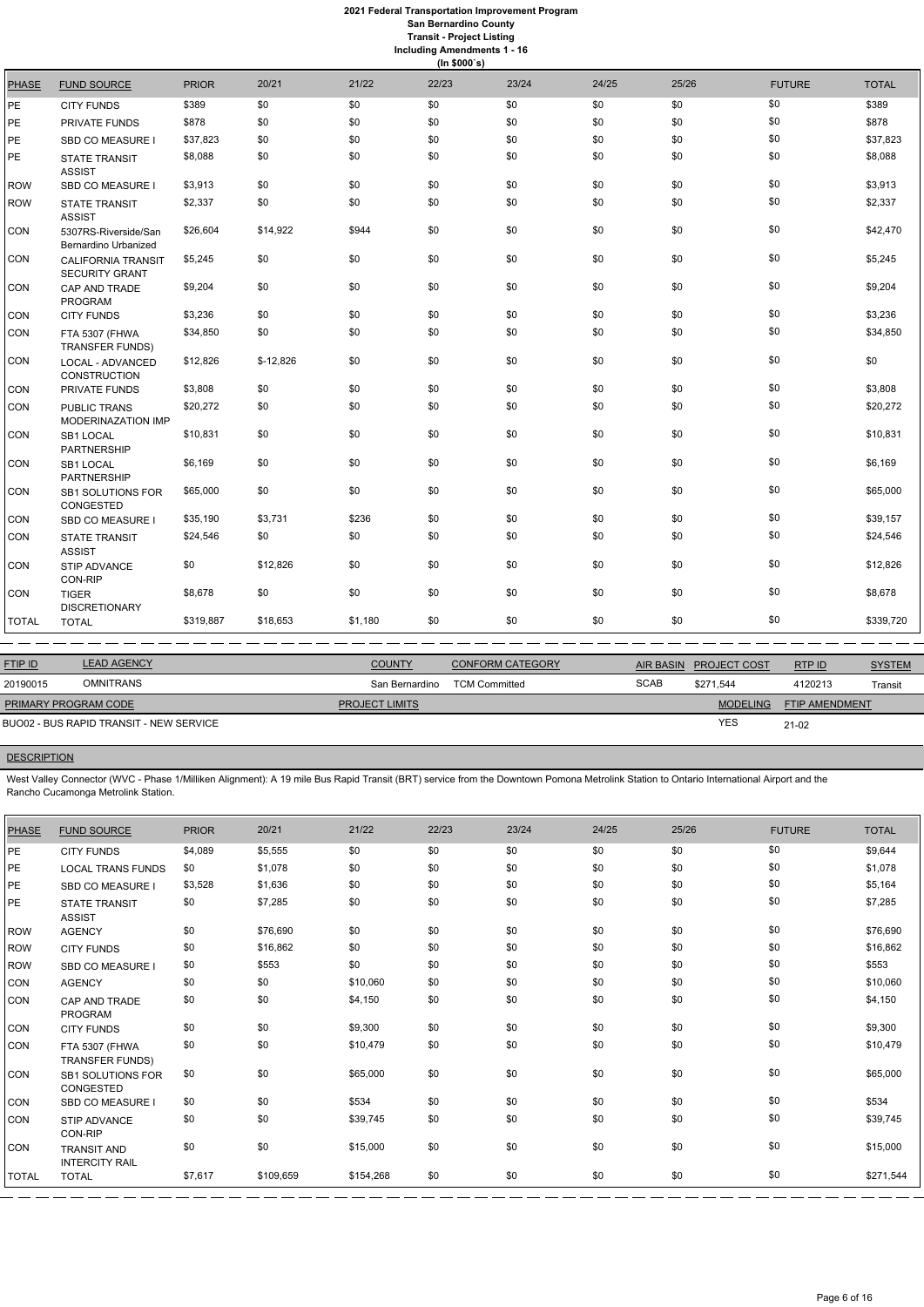|                             |                    |                       | (ln \$000's)            |                  |                     |                       |               |
|-----------------------------|--------------------|-----------------------|-------------------------|------------------|---------------------|-----------------------|---------------|
| <b>FTIP ID</b>              | <b>LEAD AGENCY</b> | <b>COUNTY</b>         | <b>CONFORM CATEGORY</b> | <b>AIR BASIN</b> | <b>PROJECT COST</b> | RTP ID                | <b>SYSTEM</b> |
| 20192702                    | <b>OMNITRANS</b>   | San Bernardino        | EXEMPT/ MODELED         | SCAB             | \$85,000            | 4160049               | Transit       |
| <b>PRIMARY PROGRAM CODE</b> |                    | <b>PROJECT LIMITS</b> |                         |                  | <b>MODELING</b>     | <b>FTIP AMENDMENT</b> |               |
| PLN40 - PLANNING            |                    |                       |                         |                  | <b>YES</b>          | $21 - 05$             |               |

#### **DESCRIPTION**

Ontario International Airport (ONT) Loop - Zero-emission, rubber tire, direct transit connection between the Rancho Cucamonga Metrolink Station and ONT. SBCTA is sub-recipient of FTA funds & is the project Lead Agency) (PA/ED only)(TDC: FY20/21 CMAQ \$1260)

| PHASE        | <b>FUND SOURCE</b> | <b>PRIOR</b> | 20/21    | 21/22 | 22/23 | 23/24 | 24/25 | 25/26 | <b>FUTURE</b> | <b>TOTAL</b> |
|--------------|--------------------|--------------|----------|-------|-------|-------|-------|-------|---------------|--------------|
| <b>IPE</b>   | AGENCY             |              | \$950    | \$0   | \$0   | \$0   | \$0   | \$0   | \$0           | \$950        |
| <b>IPE</b>   | CMAQ               |              | \$10,984 | \$0   | \$0   | \$0   | \$0   | \$0   | \$0           | \$10,984     |
| <b>TOTAL</b> | <b>TOTAL</b>       |              | \$11,934 | \$0   | \$0   | \$0   | \$0   | \$0   | \$0           | \$11,934     |

| <b>FTIP ID</b>              | <b>LEAD AGENCY</b>                     | <b>COUNTY</b>         | <b>CONFORM CATEGORY</b> | <b>AIR BASIN</b> | <b>PROJECT COST</b> | RTPID          | <b>SYSTEM</b> |
|-----------------------------|----------------------------------------|-----------------------|-------------------------|------------------|---------------------|----------------|---------------|
| 981111                      | <b>OMNITRANS</b>                       | San Bernardino        | EXEMPT - 93.127         | <b>SCAB</b>      | \$7,816             | 981111         | Transit       |
| <b>PRIMARY PROGRAM CODE</b> |                                        | <b>PROJECT LIMITS</b> |                         |                  | <b>MODELING</b>     | FTIP AMENDMENT |               |
| TRRH6 - PASSENGER           | STATIONS/FACILITIES-REHAB/IMPROVEMENTS |                       |                         |                  | <b>NO</b>           | $21 - 00$      |               |

**DESCRIPTION** 

TRANSIT - ENHANCEMENTS: 1% TRANSIT ENHANCEMENTS TO INCREASE ACCESSIBILITY TO BUS STOPS (ongoing)

| <b>PHASE</b> | <b>FUND SOURCE</b>                               | <b>PRIOR</b> | 20/21 | 21/22 | 22/23 | 23/24 | 24/25 | 25/26 | <b>FUTURE</b> | <b>TOTAL</b> |
|--------------|--------------------------------------------------|--------------|-------|-------|-------|-------|-------|-------|---------------|--------------|
| CON          | 5307LA-LOS<br>ANGELES/LONG                       | \$4,677      | \$200 | \$0   | \$0   | \$0   | \$0   | \$0   | \$0           | \$4,877      |
| ICON         | 5307RS-Riverside/San<br>Bernardino Urbanized     | \$462        | \$0   | \$0   | \$0   | \$0   | \$0   | \$0   | \$0           | \$462        |
| ICON         | <b>FTA 5307 UZA</b><br><b>FORMULAR</b>           | \$774        | \$0   | \$0   | \$0   | \$0   | \$0   | \$0   | \$0           | \$774        |
| ICON         | <b>LOCAL TRANS FUNDS</b>                         | \$985        | \$0   | \$0   | \$0   | \$0   | \$0   | \$0   | \$0           | \$985        |
| ICON         | <b>PUBLIC TRANS</b><br><b>MODERINAZATION IMP</b> | \$150        | \$0   | \$0   | \$0   | \$0   | \$0   | \$0   | \$0           | \$150        |
| ICON         | <b>STATE TRANSIT</b><br><b>ASSIST</b>            | \$518        | \$50  | \$0   | \$0   | \$0   | \$0   | \$0   | \$0           | \$568        |
| <b>TOTAL</b> | <b>TOTAL</b>                                     | \$7,566      | \$250 | \$0   | \$0   | \$0   | \$0   | \$0   | \$0           | \$7,816      |

| <b>FTIP ID</b>              | <b>LEAD AGENCY</b> | <b>COUNTY</b>         | <b>CONFORM CATEGORY</b> |             | AIR BASIN PROJECT COST | RTPID                 | <b>SYSTEM</b> |
|-----------------------------|--------------------|-----------------------|-------------------------|-------------|------------------------|-----------------------|---------------|
| 981114                      | <b>OMNITRANS</b>   | San Bernardino        | EXEMPT - 93.126         | <b>SCAB</b> | \$3,015                | 981114                | Transit       |
| <b>PRIMARY PROGRAM CODE</b> |                    | <b>PROJECT LIMITS</b> |                         |             | <b>MODELING</b>        | <b>FTIP AMENDMENT</b> |               |
| SEC53 - SECURITY            |                    |                       |                         |             | <b>NO</b>              | $21 - 04$             |               |

#### **DESCRIPTION**

TRANSIT - SECURITY CAPITALIZATION OF SECURITY COSTS (TDC: FY19/20 - 5307LA CON \$64; FY20/21 - 5307LA CON \$100; FY 21/22 - 5307LA CON \$40)

| <b>PHASE</b> | <b>FUND SOURCE</b>                                | <b>PRIOR</b> | 20/21 | 21/22                 | 22/23                  | 23/24                   | 24/25 | 25/26            |                     | <b>FUTURE</b>         | <b>TOTAL</b>  |
|--------------|---------------------------------------------------|--------------|-------|-----------------------|------------------------|-------------------------|-------|------------------|---------------------|-----------------------|---------------|
| <b>CON</b>   | 5307LA-LOS<br>ANGELES/LONG                        | \$769        | \$500 | \$200                 | \$0                    | \$0                     | \$0   | \$0              |                     | \$0                   | \$1,469       |
| <b>CON</b>   | 5307RS-Riverside/San<br>Bernardino Urbanized      | \$401        | \$0   | \$0                   | \$0                    | \$0                     | \$0   | \$0              |                     | \$0                   | \$401         |
| <b>CON</b>   | <b>FTA 5307 UZA</b><br><b>FORMULAR</b>            | \$734        | \$0   | \$0                   | \$0                    | \$0                     | \$0   | \$0              |                     | \$0                   | \$734         |
| <b>CON</b>   | <b>LOCAL TRANS FUNDS</b>                          | \$221        | \$0   | \$0                   | \$0                    | \$0                     | \$0   | \$0              |                     | \$0                   | \$221         |
| <b>CON</b>   | <b>STATE TRANSIT</b><br><b>ASSIST</b>             | \$190        | \$0   | \$0                   | \$0                    | \$0                     | \$0   | \$0              |                     | \$0                   | \$190         |
| <b>TOTAL</b> | <b>TOTAL</b>                                      | \$2,315      | \$500 | \$200                 | \$0                    | \$0                     | \$0   | \$0              |                     | \$0                   | \$3,015       |
|              |                                                   |              |       |                       |                        |                         |       |                  |                     |                       |               |
| FTIP ID      | <b>LEAD AGENCY</b>                                |              |       | <b>COUNTY</b>         |                        | <b>CONFORM CATEGORY</b> |       | <b>AIR BASIN</b> | <b>PROJECT COST</b> | RTP ID                | <b>SYSTEM</b> |
| 981122       | <b>OMNITRANS</b>                                  |              |       | San Bernardino        | <b>EXEMPT - 93.126</b> |                         |       | <b>SCAB</b>      | \$169,084           | 981122                | Transit       |
|              | PRIMARY PROGRAM CODE                              |              |       | <b>PROJECT LIMITS</b> |                        |                         |       |                  | <b>MODELING</b>     | <b>FTIP AMENDMENT</b> |               |
|              | BUN07 - BUS SERVICE EQUIPMENT/OPERATING EQUIPMENT |              |       |                       |                        |                         |       |                  | <b>NO</b>           | $21 - 08$             |               |

#### **DESCRIPTION**

CAPITALIZATION OF PREVENTIVE MAINTENANCE (TDC to match: FY20/21 - 5307LA/RS/STA CON \$3,957, FY21/22 TCD 5307 LA \$823)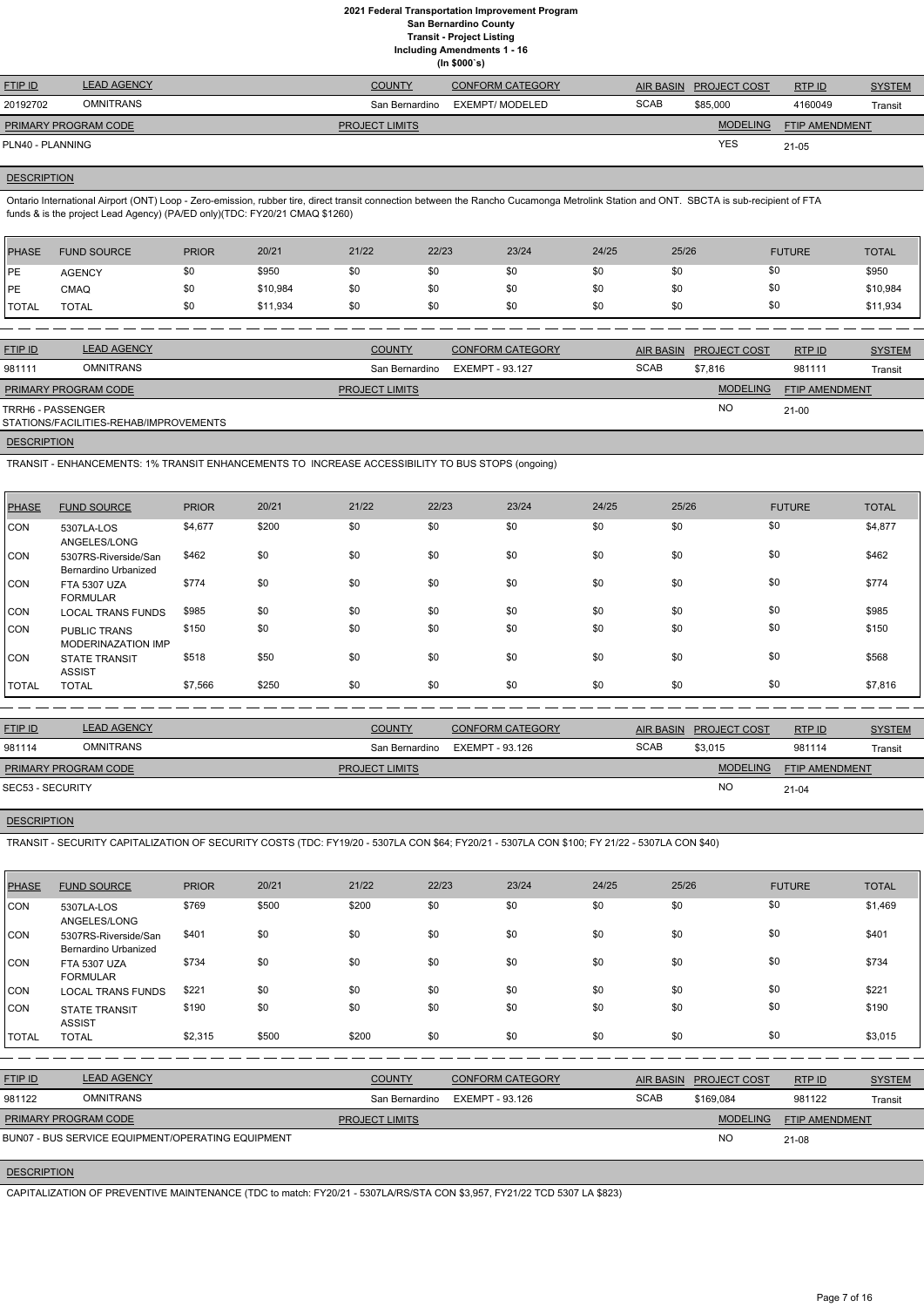|              | (ln \$000's)                                 |              |          |         |       |       |       |       |               |              |  |  |
|--------------|----------------------------------------------|--------------|----------|---------|-------|-------|-------|-------|---------------|--------------|--|--|
| <b>PHASE</b> | <b>FUND SOURCE</b>                           | <b>PRIOR</b> | 20/21    | 21/22   | 22/23 | 23/24 | 24/25 | 25/26 | <b>FUTURE</b> | <b>TOTAL</b> |  |  |
| <b>CON</b>   | 5307LA-LOS<br>ANGELES/LONG                   | \$34,126     | \$3,132  | \$4,114 | \$0   | \$0   | \$0   | \$0   | \$0           | \$41,372     |  |  |
| <b>CON</b>   | 5307RS-Riverside/San<br>Bernardino Urbanized | \$45,744     | \$8,312  | \$0     | \$0   | \$0   | \$0   | \$0   | \$0           | \$54,056     |  |  |
| CON          | <b>ARRA - FTA 5307</b>                       | \$9,632      | \$0      | \$0     | \$0   | \$0   | \$0   | \$0   | \$0           | \$9,632      |  |  |
| CON          | <b>FTA 5307 UZA</b><br><b>FORMULAR</b>       | \$35,893     | \$0      | \$0     | \$0   | \$0   | \$0   | \$0   | \$0           | \$35,893     |  |  |
| CON          | <b>LOCAL TRANS FUNDS</b>                     | \$14,542     | \$0      | \$0     | \$0   | \$0   | \$0   | \$0   | \$0           | \$14,542     |  |  |
| <b>CON</b>   | <b>STATE TRANSIT</b><br><b>ASSIST</b>        | \$13,237     | \$352    | \$0     | \$0   | \$0   | \$0   | \$0   | \$0           | \$13,589     |  |  |
| TOTAL        | <b>TOTAL</b>                                 | \$153,174    | \$11,796 | \$4,114 | \$0   | \$0   | \$0   | \$0   | \$0           | \$169,084    |  |  |

| <b>FTIP ID</b>              | <b>LEAD AGENCY</b>                   | <b>COUNTY</b>         | <b>CONFORM CATEGORY</b> |             | AIR BASIN PROJECT COST | RTPID          | <b>SYSTEM</b> |
|-----------------------------|--------------------------------------|-----------------------|-------------------------|-------------|------------------------|----------------|---------------|
| SBD31055                    | <b>OMNITRANS</b>                     | San Bernardino        | EXEMPT - 93.126         | <b>SCAB</b> | \$46,182               | SBD31055       | Transit       |
| <b>PRIMARY PROGRAM CODE</b> |                                      | <b>PROJECT LIMITS</b> |                         |             | <b>MODELING</b>        | FTIP AMENDMENT |               |
|                             | TRN06 - ADMINISTRATIVE EQUIPMENT-NEW |                       |                         |             | <b>NC</b>              | $21 - 00$      |               |

#### **DESCRIPTION**

TRANSIT ADMINISTRATION EQUIPMENT PURCHASE COMPUTER HARDWARE & SOFTWARE FOR MIS.

| <b>PHASE</b> | <b>FUND SOURCE</b>                                  | <b>PRIOR</b> | 20/21 | 21/22 | 22/23 | 23/24 | 24/25 | 25/26 | <b>FUTURE</b> | <b>TOTAL</b> |
|--------------|-----------------------------------------------------|--------------|-------|-------|-------|-------|-------|-------|---------------|--------------|
| <b>CON</b>   | 5307LA-LOS<br>ANGELES/LONG                          | \$14,244     | \$0   | \$0   | \$0   | \$0   | \$0   | \$0   | \$0           | \$14,244     |
| <b>CON</b>   | 5307RS-Riverside/San<br><b>Bernardino Urbanized</b> | \$5,040      | \$0   | \$0   | \$0   | \$0   | \$0   | \$0   | \$0           | \$5,040      |
| <b>CON</b>   | <b>ARRA - FTA 5307</b>                              | \$6,776      | \$0   | \$0   | \$0   | \$0   | \$0   | \$0   | \$0           | \$6,776      |
| <b>CON</b>   | <b>FTA 5307 UZA</b><br><b>FORMULAR</b>              | \$11,699     | \$0   | \$0   | \$0   | \$0   | \$0   | \$0   | \$0           | \$11,699     |
| <b>CON</b>   | <b>LOCAL TRANS FUNDS</b>                            | \$1,492      | \$50  | \$0   | \$0   | \$0   | \$0   | \$0   | \$0           | \$1,542      |
| <b>CON</b>   | <b>PUBLIC TRANS</b><br><b>MODERINAZATION IMP</b>    | \$2,766      | \$0   | \$0   | \$0   | \$0   | \$0   | \$0   | \$0           | \$2,766      |
| <b>CON</b>   | <b>STATE TRANSIT</b><br><b>ASSIST</b>               | \$3,915      | \$200 | \$0   | \$0   | \$0   | \$0   | \$0   | \$0           | \$4,115      |
| <b>TOTAL</b> | <b>TOTAL</b>                                        | \$45,932     | \$250 | \$0   | \$0   | \$0   | \$0   | \$0   | \$0           | \$46,182     |

| <b>FTIP ID</b>              | <b>LEAD AGENCY</b>                                | <b>COUNTY</b>         | <b>CONFORM CATEGORY</b> |             | <b>AIR BASIN PROJECT COST</b> | <b>RTPID</b>          | <b>SYSTEM</b> |
|-----------------------------|---------------------------------------------------|-----------------------|-------------------------|-------------|-------------------------------|-----------------------|---------------|
| SBD31084                    | <b>OMNITRANS</b>                                  | San Bernardino        | EXEMPT - 93.126         | <b>SCAB</b> | \$6.148                       | SBD31084              | Transit       |
| <b>PRIMARY PROGRAM CODE</b> |                                                   | <b>PROJECT LIMITS</b> |                         |             | <b>MODELING</b>               | <b>FTIP AMENDMENT</b> |               |
|                             | BUN07 - BUS SERVICE EQUIPMENT/OPERATING EQUIPMENT |                       |                         |             | <b>NC</b>                     | $21 - 00$             |               |

## **DESCRIPTION**

BUS SYSTEM-SERVICE VEHICLES, PURCHASE SEVERAL REPLACEMENT SERVICE VEHICLES FY15 - 45 (TDC: 5307; FY18/19 \$101 CON; FY20/21 - 5307LA CON \$101)

| <b>PHASE</b> | <b>FUND SOURCE</b>                           | <b>PRIOR</b> | 20/21 | 21/22                 | 22/23                  | 23/24                   | 24/25       | 25/26            |                     | <b>FUTURE</b>         | <b>TOTAL</b>  |
|--------------|----------------------------------------------|--------------|-------|-----------------------|------------------------|-------------------------|-------------|------------------|---------------------|-----------------------|---------------|
| <b>CON</b>   | 5307LA-LOS<br>ANGELES/LONG                   | \$2,327      | \$504 | \$0                   | \$0                    | \$0                     | \$0         | \$0              |                     | \$0                   | \$2,831       |
| CON          | 5307RS-Riverside/San<br>Bernardino Urbanized | \$1,326      | \$0   | \$0                   | \$0                    | \$0                     | \$0         | \$0              |                     | \$0                   | \$1,326       |
| CON          | <b>FTA 5307 UZA</b><br><b>FORMULAR</b>       | \$933        | \$0   | \$0                   | \$0                    | \$0                     | \$0         | \$0              |                     | \$0                   | \$933         |
| <b>CON</b>   | <b>PUBLIC TRANS</b><br>MODERINAZATION IMP    | \$677        | \$0   | \$0                   | \$0                    | \$0                     | \$0         | \$0              |                     | \$0                   | \$677         |
| <b>CON</b>   | <b>STATE TRANSIT</b><br><b>ASSIST</b>        | \$381        | \$0   | \$0                   | \$0                    | \$0                     | \$0         | \$0              |                     | \$0                   | \$381         |
| <b>TOTAL</b> | <b>TOTAL</b>                                 | \$5,644      | \$504 | \$0                   | \$0                    | \$0                     | \$0         | \$0              |                     | \$0                   | \$6,148       |
|              |                                              |              |       |                       |                        |                         |             |                  |                     |                       |               |
| FTIP ID      | <b>LEAD AGENCY</b>                           |              |       | <b>COUNTY</b>         |                        | <b>CONFORM CATEGORY</b> |             | <b>AIR BASIN</b> | <b>PROJECT COST</b> | RTP ID                | <b>SYSTEM</b> |
| SBD90105     | <b>OMNITRANS</b>                             |              |       | San Bernardino        | <b>EXEMPT - 93.126</b> |                         | <b>SCAB</b> |                  | \$129,843           | SBD90105              | Transit       |
|              | PRIMARY PROGRAM CODE                         |              |       | <b>PROJECT LIMITS</b> |                        |                         |             |                  | <b>MODELING</b>     | <b>FTIP AMENDMENT</b> |               |
|              | BUR17 - BUSES-REPLACEMENT-ALTERNATIVE FUEL   |              |       |                       |                        |                         |             |                  | <b>NO</b>           | $21 - 01$             |               |

#### **DESCRIPTION**

BUS SYSTEM-BUSES BUS REPLACEMENTS ALT. FUEL, 2019-30 and 15 coaches per year after 2023 (TDC: FY20/21 - 5339LA CON \$200, 5339RS CON \$280; FY21/22 - CMAQ CON \$1,477)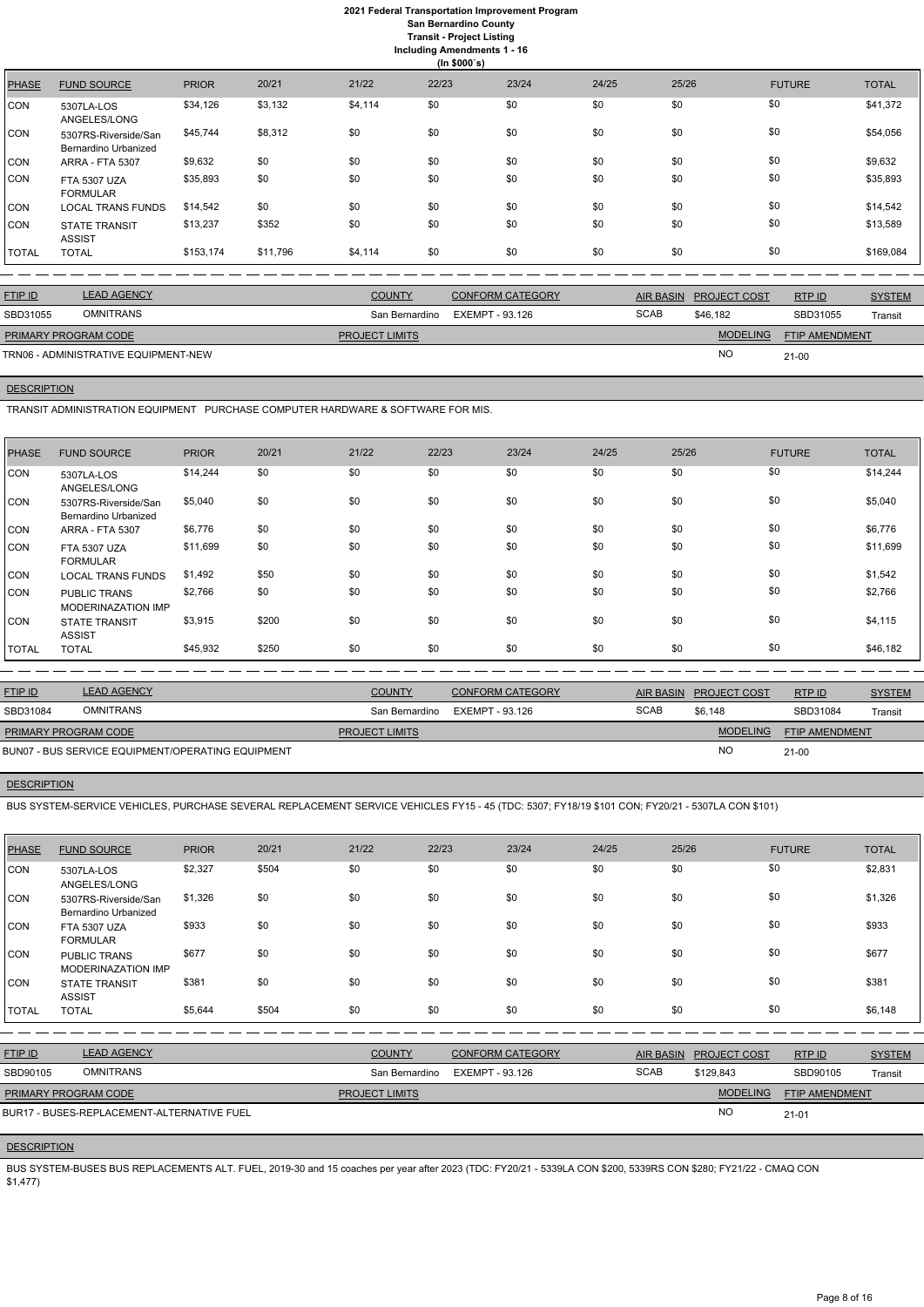## **2021 Federal Transportation Improvement Program San Bernardino County Transit - Project Listing**

**Including Amendments 1 - 16**

|              | (ln \$000's)                                 |              |         |         |       |       |       |       |               |              |  |  |
|--------------|----------------------------------------------|--------------|---------|---------|-------|-------|-------|-------|---------------|--------------|--|--|
| <b>PHASE</b> | <b>FUND SOURCE</b>                           | <b>PRIOR</b> | 20/21   | 21/22   | 22/23 | 23/24 | 24/25 | 25/26 | <b>FUTURE</b> | <b>TOTAL</b> |  |  |
| <b>CON</b>   | 5307LA-LOS<br>ANGELES/LONG                   | \$1,400      | \$0     | \$0     | \$0   | \$0   | \$0   | \$0   | \$0           | \$1,400      |  |  |
| CON          | 5339LA-LOS ANGELES<br>-LONG                  | \$4,834      | \$1,000 | \$0     | \$0   | \$0   | \$0   | \$0   | \$0           | \$5,834      |  |  |
| CON          | 5339RS-Riverside/San<br>Bernardino Urbanized | \$7,010      | \$1,400 | \$0     | \$0   | \$0   | \$0   | \$0   | \$0           | \$8,410      |  |  |
| <b>CON</b>   | <b>CMAQ</b>                                  | \$55,973     | \$0     | \$7,384 | \$0   | \$0   | \$0   | \$0   | \$0           | \$63,357     |  |  |
| <b>CON</b>   | FTA 5307 (FHWA<br>TRANSFER FUNDS)            | \$19,522     | \$0     | \$0     | \$0   | \$0   | \$0   | \$0   | \$0           | \$19,522     |  |  |
| CON          | <b>FTA 5307 UZA</b><br><b>FORMULAR</b>       | \$9,965      | \$0     | \$0     | \$0   | \$0   | \$0   | \$0   | \$0           | \$9,965      |  |  |
| <b>CON</b>   | FTA 5309(a) GUIDEWY                          | \$5,000      | \$0     | \$0     | \$0   | \$0   | \$0   | \$0   | \$0           | \$5,000      |  |  |
| <b>CON</b>   | <b>PUBLIC TRANS</b><br>MODERINAZATION IMP    | \$16,355     | \$0     | \$0     | \$0   | \$0   | \$0   | \$0   | \$0           | \$16,355     |  |  |
| <b>TOTAL</b> | <b>TOTAL</b>                                 | \$120,059    | \$2,400 | \$7,384 | \$0   | \$0   | \$0   | \$0   | \$0           | \$129,843    |  |  |

| FTIP ID              | <b>LEAD AGENCY</b>                                            | <b>COUNTY</b>         | <b>CONFORM CATEGORY</b> |             | AIR BASIN PROJECT COST | RTP ID                | <b>SYSTEM</b> |
|----------------------|---------------------------------------------------------------|-----------------------|-------------------------|-------------|------------------------|-----------------------|---------------|
| 20170803             | SAN BERNARDINO COUNTY TRANSPORTATION AUTHORITY San Bernardino |                       | EXEMPT - 93.126         | <b>SCAB</b> | \$24,408               | SBD41109              | Transit       |
| PRIMARY PROGRAM CODE |                                                               | <b>PROJECT LIMITS</b> |                         |             | <b>MODELING</b>        | <b>FTIP AMENDMENT</b> |               |
| ASSISTANCE           | COO00 - COMMUTER RAIL OPERATIONS/OPERATING                    |                       |                         |             | <b>NO</b>              | $21 - 01$             |               |
|                      |                                                               |                       |                         |             |                        |                       |               |

## **DESCRIPTION**

METROLINK PREVENTATIVE MAINTENANCE OPERATING ASSISTANCE SOUTHERN CALIFORNIA REGIONAL RAIL AUTHORITY (METROLINK)(Ongoing)(TDC: FY20/21 - 5337LA \$500, 5337RS \$300; FY21/22 - 5337LA \$340, 5337RS \$550)

| PHASE      | <b>FUND SOURCE</b>                           | <b>PRIOR</b> | 20/21   | 21/22   | 22/23 | 23/24 | 24/25 | 25/26 | <b>FUTURE</b> | <b>TOTAL</b> |
|------------|----------------------------------------------|--------------|---------|---------|-------|-------|-------|-------|---------------|--------------|
| <b>CON</b> | 5337LA-LOS ANGELES<br>-LONG                  | \$5,837      | \$2,500 | \$1,700 | \$0   | \$0   | \$0   | \$0   | \$0           | \$10,037     |
| <b>CON</b> | 5337RS-Riverside/San<br>Bernardino Urbanized | \$10,121     | \$1,500 | \$2,750 | \$0   | \$0   | \$0   | \$0   | \$0           | \$14,371     |
| I TOTAL    | TOTAL                                        | \$15,958     | \$4,000 | \$4,450 | \$0   | \$0   | \$0   | \$0   | \$0           | \$24,408     |

| <b>FTIP ID</b>              | <b>LEAD AGENCY</b>                                            | <b>COUNTY</b>         | <b>CONFORM CATEGORY</b> | AIR BASIN   | <b>PROJECT COST</b> | RTP ID                | <b>SYSTEM</b> |
|-----------------------------|---------------------------------------------------------------|-----------------------|-------------------------|-------------|---------------------|-----------------------|---------------|
| 990602                      | SAN BERNARDINO COUNTY TRANSPORTATION AUTHORITY San Bernardino |                       | EXEMPT - 93.126         | <b>SCAB</b> | \$90.044            | 990602                | Transit       |
| <b>PRIMARY PROGRAM CODE</b> |                                                               | <b>PROJECT LIMITS</b> |                         |             | <b>MODELING</b>     | <b>FTIP AMENDMENT</b> |               |
|                             | TRR14 - TRACK STRUCTURES-REHAB/RECONSTRUCTION                 |                       |                         |             | <b>NO</b>           | $21 - 08$             |               |

#### **DESCRIPTION**

METROLINK CAPITAL MAINTENANCE (REHAB/RENNOVATION OF METROLINK TRACK, SIGNALS, COMMUNICATIONS, STRUCTURES, FACILITIES, SYSTEMS &ROLLING STOCK INCLUDING PURCHASE OF REPLACEMENT LOCOMOTIVES WITH TIER-4 TECHNOLOGY). (TDC used to match: FY 20/21 \$2,000; FY 21/22 \$2,000)

| <b>PHASE</b>   | <b>FUND SOURCE</b>                                            | <b>PRIOR</b> | 20/21   | 21/22                 | 22/23                  | 23/24                   | 24/25       | 25/26            |                     | <b>FUTURE</b>  | <b>TOTAL</b>  |
|----------------|---------------------------------------------------------------|--------------|---------|-----------------------|------------------------|-------------------------|-------------|------------------|---------------------|----------------|---------------|
| CON            | 5337 STATE OF GOOD<br><b>REPAIR</b>                           | \$573        | \$0     | \$0                   | \$0                    | \$0                     | \$0         | \$0              |                     | \$0            | \$573         |
| CON            | 5337LA-LOS ANGELES<br>-LONG                                   | \$18,220     | \$2,000 | \$1,912               | \$0                    | \$0                     | \$0         | \$0              |                     | \$0            | \$22,132      |
| CON            | 5337RS-Riverside/San<br><b>Bernardino Urbanized</b>           | \$23,678     | \$1,628 | \$3,800               | \$0                    | \$0                     | \$0         | \$0              |                     | \$0            | \$29,106      |
| CON            | <b>ARRA - FTA 5307</b>                                        | \$2,188      | \$0     | \$0                   | \$0                    | \$0                     | \$0         | \$0              |                     | \$0            | \$2,188       |
| CON            | FTA 5309(a) GUIDEWY                                           | \$25,075     | \$0     | \$0                   | \$0                    | \$0                     | \$0         | \$0              |                     | \$0            | \$25,075      |
| CON            | <b>PUBLIC TRANS</b><br><b>MODERINAZATION IMP</b>              | \$1,161      | \$1,117 | \$0                   | \$0                    | \$0                     | \$0         | \$0              |                     | \$0            | \$2,278       |
| CON            | SB1 STATE OF GOOD<br><b>REPAIR</b>                            | \$736        | \$2,162 | \$520                 | \$0                    | \$0                     | \$0         | \$0              |                     | \$0            | \$3,418       |
| CON            | <b>STATE TRANSIT</b><br><b>ASSIST</b>                         | \$4,736      | \$0     | \$538                 | \$0                    | \$0                     | \$0         | \$0              |                     | \$0            | \$5,274       |
| <b>TOTAL</b>   | <b>TOTAL</b>                                                  | \$76,367     | \$6,907 | \$6,770               | \$0                    | \$0                     | \$0         | \$0              |                     | \$0            | \$90,044      |
|                |                                                               |              |         |                       |                        |                         |             |                  |                     |                |               |
| <b>FTIP ID</b> | <b>LEAD AGENCY</b>                                            |              |         | <b>COUNTY</b>         |                        | <b>CONFORM CATEGORY</b> |             | <b>AIR BASIN</b> | <b>PROJECT COST</b> | RTP ID         | <b>SYSTEM</b> |
| SBD41109       | SAN BERNARDINO COUNTY TRANSPORTATION AUTHORITY San Bernardino |              |         |                       | <b>EXEMPT - 93.126</b> |                         | <b>SCAB</b> |                  | \$51,059            | SBD41109       | Transit       |
|                | PRIMARY PROGRAM CODE                                          |              |         | <b>PROJECT LIMITS</b> |                        |                         |             |                  | <b>MODELING</b>     | FTIP AMENDMENT |               |
|                | RAO00 - RAIL OPERATIONS/OPERATING ASSISTANCE                  |              |         |                       |                        |                         |             |                  | <b>NO</b>           | $21 - 13$      |               |

## **DESCRIPTION**

Metrolink extension/new Arrow rail service, an extension of service from current terminus at Rialto and E street in San Bernardino to the University of Redlands, operating assistance Southern California Regional Rail Authority (Metrolink)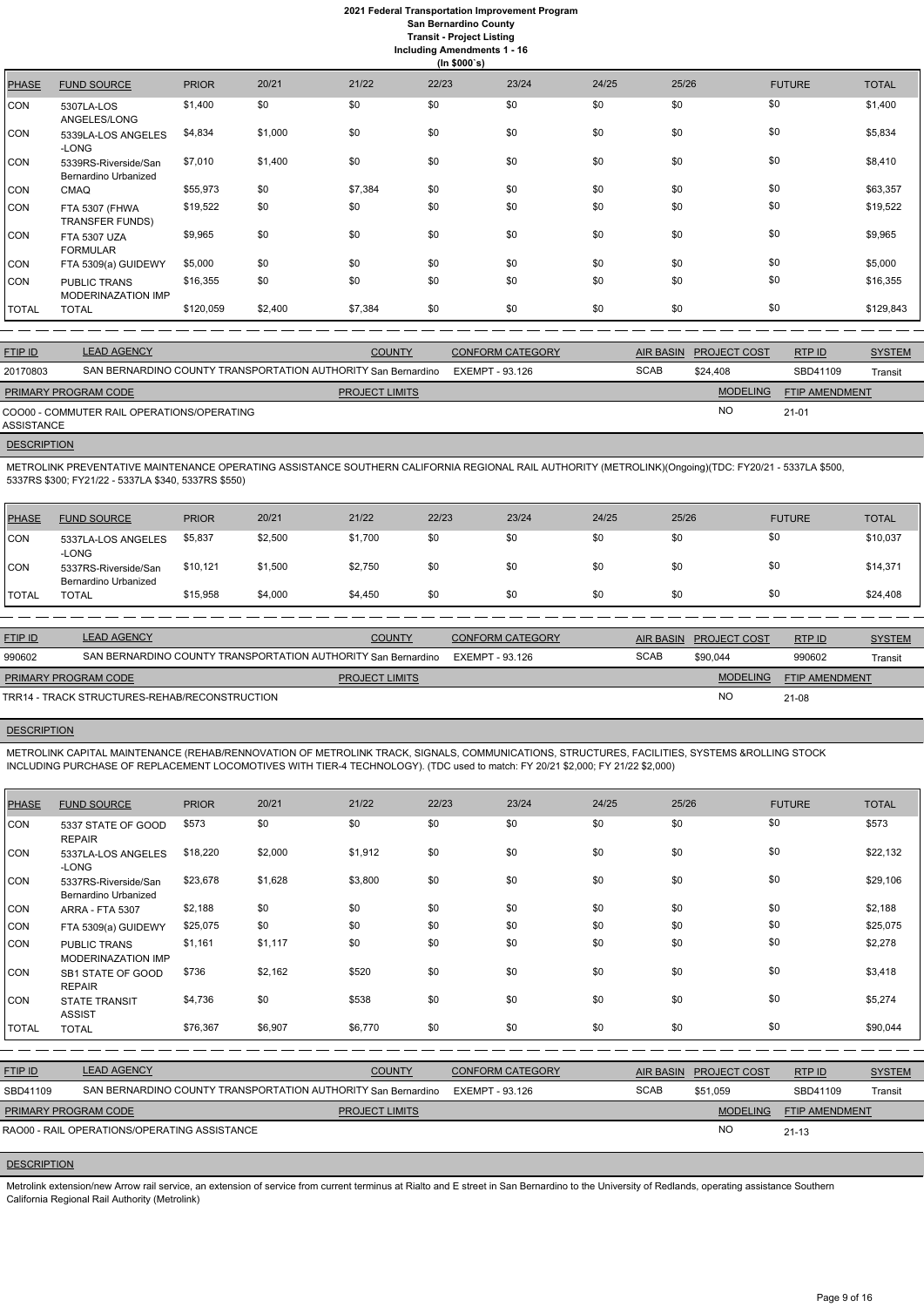|         | (ln \$000's)                             |              |       |          |          |          |          |       |               |              |  |  |
|---------|------------------------------------------|--------------|-------|----------|----------|----------|----------|-------|---------------|--------------|--|--|
| PHASE   | <b>FUND SOURCE</b>                       | <b>PRIOR</b> | 20/21 | 21/22    | 22/23    | 23/24    | 24/25    | 25/26 | <b>FUTURE</b> | <b>TOTAL</b> |  |  |
| ICON.   | CAP AND TRADE<br>PROGRAM                 | \$0          | \$400 | \$400    | \$0      | \$0      | \$0      | \$0   | \$0           | \$800        |  |  |
| CON     | FTA 5307 (FHWA<br><b>TRANSFER FUNDS)</b> | \$0          | \$0   | \$16,000 | \$5,000  | \$2,000  | \$2,000  | \$0   | \$0           | \$25,000     |  |  |
| ICON    | SBD CO MEASURE I                         | \$0          | \$507 | \$970    | \$5,578  | \$8,924  | \$9,280  | \$0   | \$0           | \$25,259     |  |  |
| I TOTAL | <b>TOTAL</b>                             | \$0          | \$907 | \$17,370 | \$10,578 | \$10,924 | \$11,280 | \$0   | \$0           | \$51,059     |  |  |

| <b>FTIP ID</b>              | <b>LEAD AGENCY</b>                                            | <b>COUNTY</b>         | CONFORM CATEGORY | AIR BASIN   | <b>PROJECT COST</b> | RTP ID                | <b>SYSTEM</b> |
|-----------------------------|---------------------------------------------------------------|-----------------------|------------------|-------------|---------------------|-----------------------|---------------|
| SBD990208                   | SAN BERNARDINO COUNTY TRANSPORTATION AUTHORITY San Bernardino |                       | EXEMPT - 93.126  | <b>SCAB</b> | \$5.301             | 4TR0101               | Transit       |
| <b>PRIMARY PROGRAM CODE</b> |                                                               | <b>PROJECT LIMITS</b> |                  |             | <b>MODELING</b>     | <b>FTIP AMENDMENT</b> |               |
|                             | COR05 - COMMUTER RAIL CARS &/or LOCOMO-REH/IMP-ALT            |                       |                  |             |                     | 21-06                 |               |
| <b>FUEL</b>                 |                                                               |                       |                  |             |                     |                       |               |

**DESCRIPTION** 

ARROW MAINTENANCE FACILITY HYDROGEN FUEL UPGRADE PROJECT.

| PHASE        | <b>FUND SOURCE</b>                          | <b>PRIOR</b> | 20/21 | 21/22   | 22/23 | 23/24 | 24/25 | 25/26 | <b>FUTURE</b> | <b>TOTAL</b> |
|--------------|---------------------------------------------|--------------|-------|---------|-------|-------|-------|-------|---------------|--------------|
| <b>IPE</b>   | <b>TRANSIT AND</b><br><b>INTERCITY RAIL</b> | \$0          | \$208 | \$484   | \$0   | \$0   | \$0   |       | \$0           | \$692        |
| CON          | <b>AGENCY</b>                               | \$0          | \$0   | \$4,609 | \$0   | \$0   | \$0   | \$0   | \$0           | \$4,609      |
| <b>TOTAL</b> | <b>TOTAL</b>                                | \$0          | \$208 | \$5,093 | \$0   | \$0   | \$0   | \$0   | \$0           | \$5,301      |

| <b>FTIP ID</b>              | <b>LEAD AGENCY</b>              | <b>COUNTY</b>         | <b>CONFORM CATEGORY</b> |             | AIR BASIN PROJECT COST | RTP ID                | <b>SYSTEM</b> |
|-----------------------------|---------------------------------|-----------------------|-------------------------|-------------|------------------------|-----------------------|---------------|
| 20191501                    | <b>VARIOUS AGENCIES</b>         | San Bernardino        | NON-EXEMPT              | <b>SCAB</b> | \$1,000                | 4CR04                 | Transit       |
| <b>PRIMARY PROGRAM CODE</b> |                                 | <b>PROJECT LIMITS</b> |                         |             | <b>MODELING</b>        | <b>FTIP AMENDMENT</b> |               |
| LOCOMO-EXP-GAS/DIESEL       | CON93 - COMMUTER RAIL CARS &/or |                       |                         |             |                        | 21-01                 |               |

**DESCRIPTION** 

In San Bernardino County: Enhance Metrolink Service on San Bernardino Line (PA&ED Only)

| PHASE        | <b>FUND SOURCE</b> | <b>PRIOR</b> | 20/21   | 21/22 | 22/23 | 23/24 | 24/25 | 25/26 | <b>FUTURE</b> | <b>TOTAL</b> |
|--------------|--------------------|--------------|---------|-------|-------|-------|-------|-------|---------------|--------------|
| <b>IPE</b>   | <b>AGENCY</b>      | \$0          | \$1,000 | \$0   |       | \$0   | \$0   |       | \$0           | \$1,000      |
| <b>TOTAL</b> | TOTAL              | \$0          | \$1,000 | \$0   |       | \$0   | \$0   |       | \$0           | \$1,000      |

| <b>FTIP ID</b>              | <b>LEAD AGENCY</b>                         | <b>COUNTY</b>         | <b>CONFORM CATEGORY</b> | AIR BASIN   | <b>PROJECT COST</b> | RTP ID                | <b>SYSTEM</b> |
|-----------------------------|--------------------------------------------|-----------------------|-------------------------|-------------|---------------------|-----------------------|---------------|
| 200086                      | VICTOR VALLEY TRANSIT AUTHORITY            | San Bernardino        | EXEMPT - 93.126         | <b>MDAB</b> | \$1,537             | 200086                | Transit       |
| <b>PRIMARY PROGRAM CODE</b> |                                            | <b>PROJECT LIMITS</b> |                         |             | <b>MODELING</b>     | <b>FTIP AMENDMENT</b> |               |
|                             | NCR10 - PASSENGER BENCHES & SMALL SHELTERS |                       |                         |             | <b>NO</b>           | 21-07                 |               |

**DESCRIPTION** 

BUS SYSTEM - PASSENGER FACILITIES. FY19 - 9 SHELTERS/BENCHES AND AMENITIES; FY20/21 Various Shelters/Benches/Amenities, FY21/22 Shelter Amenities, Solar Lights, Signage.

| <b>PHASE</b>                                                                       | <b>FUND SOURCE</b>                                | <b>PRIOR</b> | 20/21 | 21/22          | 22/23                  | 23/24                   | 24/25       | 25/26            |                     | <b>FUTURE</b> | <b>TOTAL</b>  |
|------------------------------------------------------------------------------------|---------------------------------------------------|--------------|-------|----------------|------------------------|-------------------------|-------------|------------------|---------------------|---------------|---------------|
| CON                                                                                | 5307VH-Victorville-Hesp<br>eria Urbanized Area -  | \$399        | \$80  | \$68           | \$0                    | \$0                     | \$0         | \$0              |                     | \$0           | \$547         |
| CON                                                                                | <b>FTA 5307 UZA</b><br><b>FORMULAR</b>            | \$102        | \$0   | \$0            | \$0                    | \$0                     | \$0         | \$0              |                     | \$0           | \$102         |
| <b>CON</b>                                                                         | <b>LOCAL TRANS FUNDS</b>                          | \$6          | \$0   | \$0            | \$0                    | \$0                     | \$0         | \$0              |                     | \$0           | \$6           |
| <b>CON</b>                                                                         | <b>PUBLIC TRANS</b><br><b>MODERINAZATION IMP</b>  | \$744        | \$0   | \$0            | \$0                    | \$0                     | \$0         | \$0              |                     | \$0           | \$744         |
| <b>CON</b>                                                                         | <b>STATE TRANSIT</b><br><b>ASSIST</b>             | \$101        | \$20  | \$17           | \$0                    | \$0                     | \$0         | \$0              |                     | \$0           | \$138         |
| <b>TOTAL</b>                                                                       | <b>TOTAL</b>                                      | \$1,352      | \$100 | \$85           | \$0                    | \$0                     | \$0         | \$0              |                     | \$0           | \$1,537       |
|                                                                                    |                                                   |              |       |                |                        |                         |             |                  |                     |               |               |
| FTIP ID                                                                            | <b>LEAD AGENCY</b>                                |              |       | <b>COUNTY</b>  |                        | <b>CONFORM CATEGORY</b> |             | <b>AIR BASIN</b> | <b>PROJECT COST</b> | RTP ID        | <b>SYSTEM</b> |
| 20110301                                                                           | VICTOR VALLEY TRANSIT AUTHORITY                   |              |       | San Bernardino | <b>EXEMPT - 93.126</b> |                         | <b>MDAB</b> |                  | \$2,854             | 4TL104        | Transit       |
| <b>MODELING</b><br>PRIMARY PROGRAM CODE<br>PROJECT LIMITS<br><b>FTIP AMENDMENT</b> |                                                   |              |       |                |                        |                         |             |                  |                     |               |               |
|                                                                                    | BUN07 - BUS SERVICE EQUIPMENT/OPERATING EQUIPMENT |              |       |                |                        |                         |             |                  | <b>NO</b>           | $21 - 00$     |               |

## **DESCRIPTION**

TRANSIT OPERATING EQUIPMENT - ITS SOFTWARE/HARDWARE: FY20/21 Replacement upgrade & expansion of fare boxes.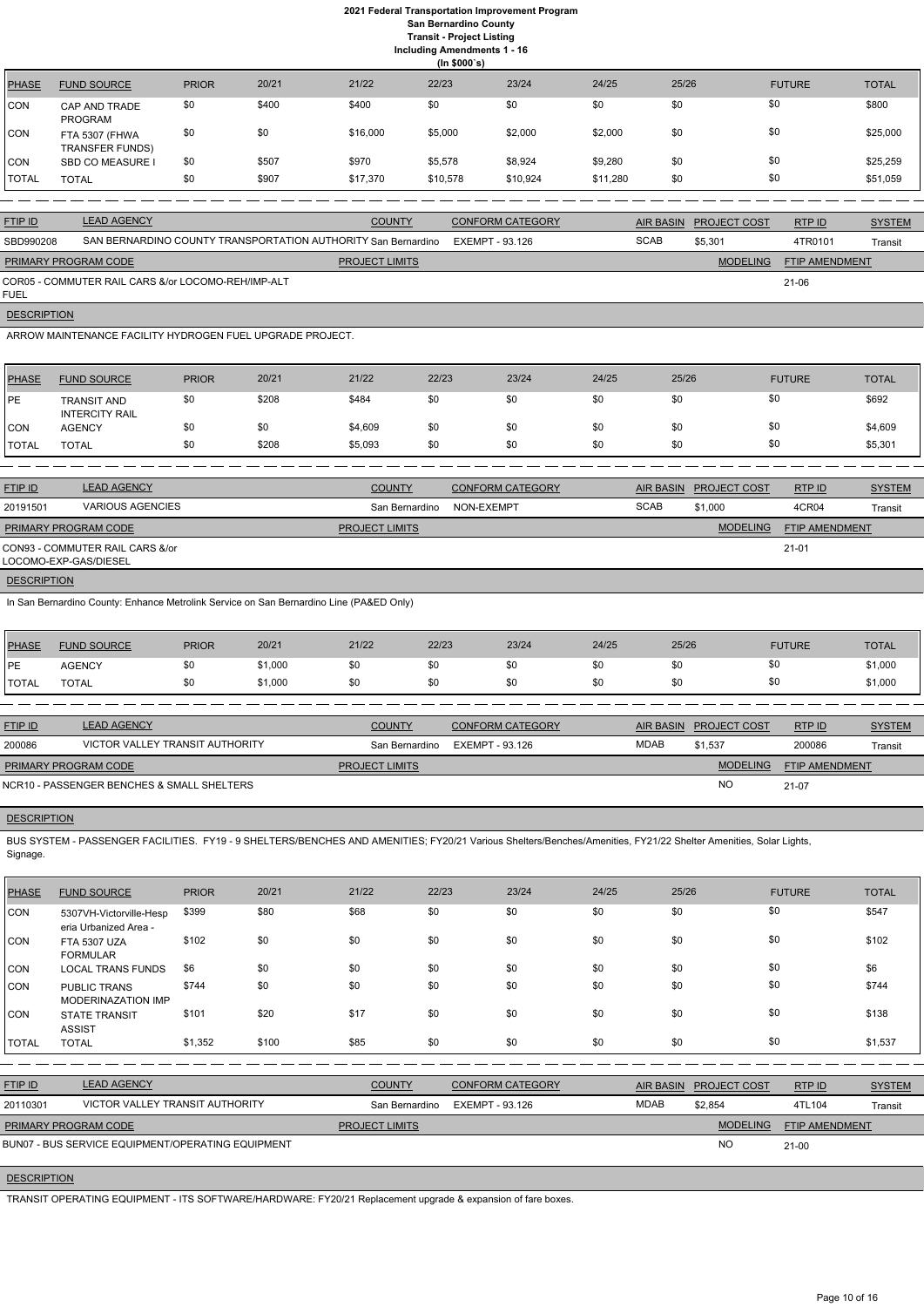|              | (ln \$000's)                                     |              |       |       |       |       |       |       |               |              |  |  |
|--------------|--------------------------------------------------|--------------|-------|-------|-------|-------|-------|-------|---------------|--------------|--|--|
| <b>PHASE</b> | <b>FUND SOURCE</b>                               | <b>PRIOR</b> | 20/21 | 21/22 | 22/23 | 23/24 | 24/25 | 25/26 | <b>FUTURE</b> | <b>TOTAL</b> |  |  |
| <b>CON</b>   | 5307VH-Victorville-Hesp<br>eria Urbanized Area - | \$239        | \$80  | \$0   | \$0   | \$0   | \$0   | \$0   | \$0           | \$319        |  |  |
| <b>CON</b>   | <b>AGENCY</b>                                    | \$200        | \$0   | \$0   | \$0   | \$0   | \$0   | \$0   | \$0           | \$200        |  |  |
| <b>CON</b>   | <b>LOCAL TRANS FUNDS</b>                         | \$60         | \$20  | \$0   | \$0   | \$0   | \$0   | \$0   | \$0           | \$80         |  |  |
| <b>CON</b>   | <b>PUBLIC TRANS</b><br><b>MODERINAZATION IMP</b> | \$1,860      | \$0   | \$0   | \$0   | \$0   | \$0   | \$0   | \$0           | \$1,860      |  |  |
| <b>CON</b>   | <b>STATE TRANSIT</b><br><b>ASSIST</b>            | \$395        | \$0   | \$0   | \$0   | \$0   | \$0   | \$0   | \$0           | \$395        |  |  |
| <b>TOTAL</b> | <b>TOTAL</b>                                     | \$2,754      | \$100 | \$0   | \$0   | \$0   | \$0   | \$0   | \$0           | \$2,854      |  |  |

| <b>FTIP ID</b>            | <b>LEAD AGENCY</b>              | <b>COUNTY</b>         | <b>CONFORM CATEGORY</b>        |             | <b>AIR BASIN PROJECT COST</b> | RTP ID                | <b>SYSTEM</b> |
|---------------------------|---------------------------------|-----------------------|--------------------------------|-------------|-------------------------------|-----------------------|---------------|
| 20110302                  | VICTOR VALLEY TRANSIT AUTHORITY |                       | San Bernardino EXEMPT - 93.126 | <b>MDAB</b> | \$38.719                      | 4TL104                | Transit       |
| PRIMARY PROGRAM CODE      |                                 | <b>PROJECT LIMITS</b> |                                |             | <b>MODELING</b>               | <b>FTIP AMENDMENT</b> |               |
| BUO01 - BUS-CAPITAL LEASE |                                 |                       |                                |             | <b>NC</b>                     | $21 - 07$             |               |

## **DESCRIPTION**

CAPITAL - BUS FACILITY - CAPITAL LEASE PAYMENTS (Hesperia & Barstow)

| <b>PHASE</b> | <b>FUND SOURCE</b>                               | <b>PRIOR</b> | 20/21   | 21/22   | 22/23 | 23/24 | 24/25 | 25/26 | <b>FUTURE</b> | <b>TOTAL</b> |
|--------------|--------------------------------------------------|--------------|---------|---------|-------|-------|-------|-------|---------------|--------------|
| <b>CON</b>   | 5307VH-Victorville-Hesp<br>eria Urbanized Area - | \$20,729     | \$1,231 | \$1,229 | \$0   | \$0   | \$0   | \$0   | \$0           | \$23,189     |
| <b>CON</b>   | 5311 - NONURBANIZED<br><b>AREA FORMULA</b>       | \$342        | \$0     | \$0     | \$0   | \$0   | \$0   | \$0   | \$0           | \$342        |
| <b>CON</b>   | <b>ARRA - FTA 5307</b>                           | \$1,913      | \$0     | \$0     | \$0   | \$0   | \$0   | \$0   | \$0           | \$1,913      |
| <b>CON</b>   | <b>ARRA - FTA 5311</b>                           | \$160        | \$0     | \$0     | \$0   | \$0   | \$0   | \$0   | \$0           | \$160        |
| <b>CON</b>   | FTA 5309(c) BUS                                  | \$1,486      | \$0     | \$0     | \$0   | \$0   | \$0   | \$0   | \$0           | \$1,486      |
| <b>CON</b>   | <b>LOCAL TRANS FUNDS</b>                         | \$2,486      | \$308   | \$307   | \$0   | \$0   | \$0   | \$0   | \$0           | \$3,101      |
| <b>CON</b>   | <b>PRIVATE FUNDS</b>                             | \$447        | \$0     | \$0     | \$0   | \$0   | \$0   | \$0   | \$0           | \$447        |
| <b>CON</b>   | <b>STATE TRANSIT</b><br><b>ASSIST</b>            | \$8,081      | \$0     | \$0     | \$0   | \$0   | \$0   | \$0   | \$0           | \$8,081      |
| <b>TOTAL</b> | <b>TOTAL</b>                                     | \$35,644     | \$1,539 | \$1,536 | \$0   | \$0   | \$0   | \$0   | \$0           | \$38,719     |
|              |                                                  |              |         |         |       |       |       |       |               |              |

| <u>FTIP ID</u>              | <b>LEAD AGENCY</b>                                | <b>COUNTY</b>         | <b>CONFORM CATEGORY</b> |             | AIR BASIN PROJECT COST | RTPID                 | <b>SYSTEM</b> |
|-----------------------------|---------------------------------------------------|-----------------------|-------------------------|-------------|------------------------|-----------------------|---------------|
| 20111806                    | VICTOR VALLEY TRANSIT AUTHORITY                   | San Bernardino        | EXEMPT - 93.126         | <b>MDAB</b> | \$369                  | 4TL104                | Transit       |
| <b>PRIMARY PROGRAM CODE</b> |                                                   | <b>PROJECT LIMITS</b> |                         |             | <b>MODELING</b>        | <b>FTIP AMENDMENT</b> |               |
|                             | BUN07 - BUS SERVICE EQUIPMENT/OPERATING EQUIPMENT |                       |                         |             | <b>NC</b>              | $21 - 00$             |               |

BUN07 - BUS SERVICE EQUIPMENT/OPERATING EQUIPMENT

## **DESCRIPTION**

TRANSIT BUS STOP ACCESS IMPROVEMENTS - PATH OF TRAVEL FOR EXISTING BUS STOPS (Ongoing)

| <b>PHASE</b> | <b>FUND SOURCE</b>                        | <b>PRIOR</b> | 20/21 | 21/22 | 22/23 | 23/24 | 24/25 | 25/26 | <b>FUTURE</b> | <b>TOTAL</b> |
|--------------|-------------------------------------------|--------------|-------|-------|-------|-------|-------|-------|---------------|--------------|
| CON          | <b>LOCAL TRANS FUNDS</b>                  | \$232        | \$87  | \$0   | \$0   | \$0   | \$0   | \$0   | \$0           | \$319        |
| CON          | <b>PUBLIC TRANS</b><br>MODERINAZATION IMP | \$28         | \$0   | \$0   | \$0   | \$0   | \$0   | \$0   | \$0           | \$28         |
| CON          | <b>STATE TRANSIT</b><br><b>ASSIST</b>     | \$0          | \$22  | \$0   | \$0   | \$0   | \$0   | \$0   | \$0           | \$22         |
| <b>TOTAL</b> | <b>TOTAL</b>                              | \$260        | \$109 | \$0   | \$0   | \$0   | \$0   | \$0   | \$0           | \$369        |

| <u>FTIP ID</u> | LEAD AGENCY                     | <b>COUNTY</b>  | <b>CONFORM CATEGORY</b>   | AIR BASIN | <b>PROJECT COST</b> | <b>RTPID</b> | <u>SYSTEM</u> |
|----------------|---------------------------------|----------------|---------------------------|-----------|---------------------|--------------|---------------|
| 20111815       | VICTOR VALLEY TRANSIT AUTHORITY | San Bernardino | <b>EXEMPT</b><br>- 93.126 | MDAB      | \$43,088            | SBD31581     | Transit       |

NO

**DESCRIPTION** 

21-07

BUO00 - BUS OPERATIONS/OPERATING ASSISTANCE

### OPERATING ASSISTANCE

| <b>PHASE</b>   | <b>FUND SOURCE</b>                               | <b>PRIOR</b> | 20/21   | 21/22 | 22/23 | 23/24 | 24/25 | 25/26 | <b>FUTURE</b> | <b>TOTAL</b> |
|----------------|--------------------------------------------------|--------------|---------|-------|-------|-------|-------|-------|---------------|--------------|
| <b>CON</b>     | 5307VH-Victorville-Hesp<br>eria Urbanized Area - | \$21,401     | \$2,050 | \$0   | \$0   | \$0   | \$0   | \$0   | \$0           | \$23,451     |
| ICON           | <b>ARRA - FTA 5307</b>                           | \$1,500      | \$0     | \$0   | \$0   | \$0   | \$0   | \$0   | \$0           | \$1,500      |
| <b>CON</b>     | <b>LOCAL TRANS FUNDS</b>                         | \$16,087     | \$2,050 | \$0   | \$0   | \$0   | \$0   | \$0   | \$0           | \$18,137     |
| <b>I</b> TOTAL | <b>TOTAL</b>                                     | \$38,988     | \$4,100 | \$0   | \$0   | \$0   | \$0   | \$0   | \$0           | \$43,088     |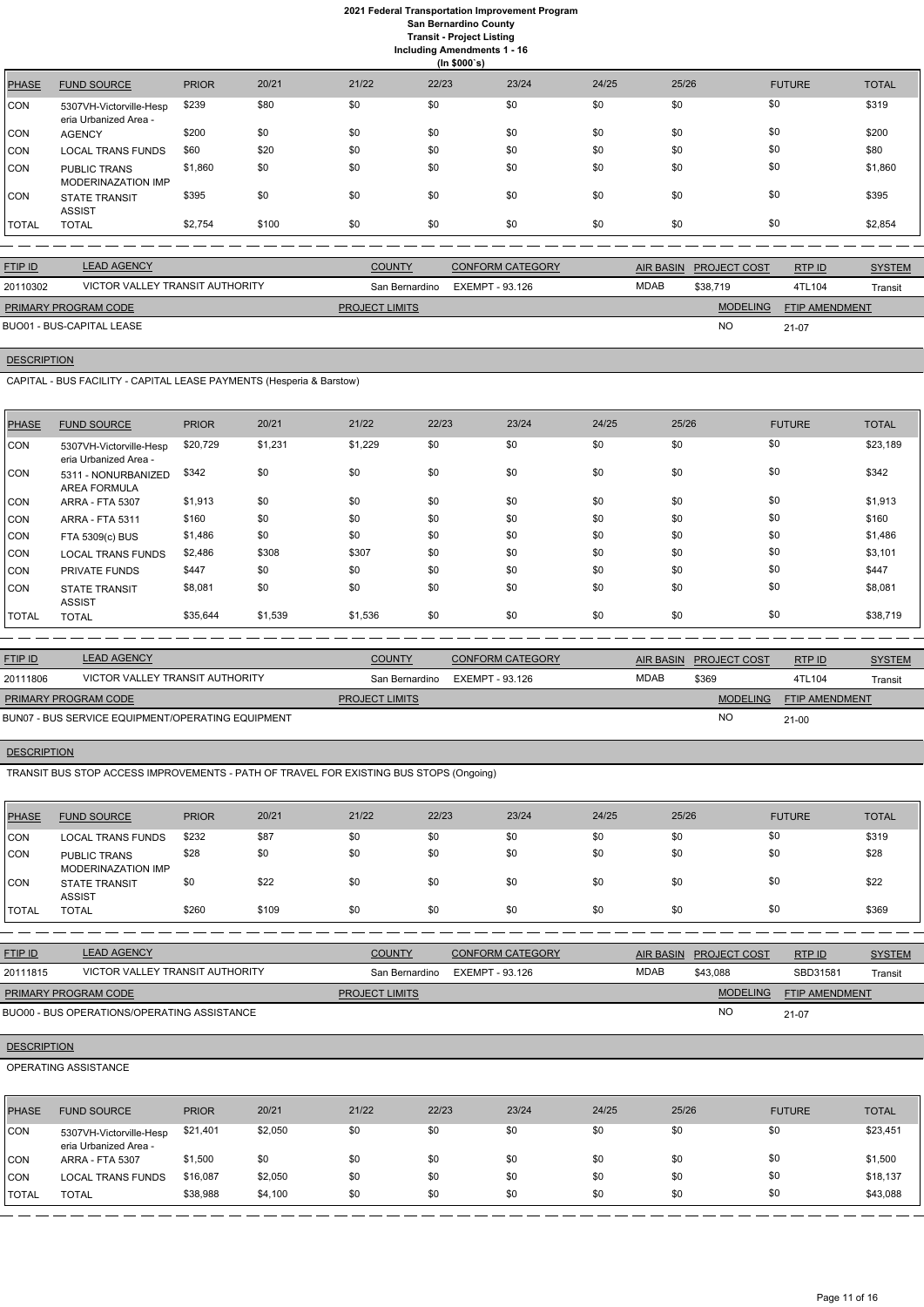| <b>FTIP ID</b>       | <b>LEAD AGENCY</b>                         | <b>COUNTY</b>         | <b>CONFORM CATEGORY</b> |      | AIR BASIN PROJECT COST | RTP ID                | <b>SYSTEM</b> |
|----------------------|--------------------------------------------|-----------------------|-------------------------|------|------------------------|-----------------------|---------------|
| 20131102             | VICTOR VALLEY TRANSIT AUTHORITY            | San Bernardino        | EXEMPT - 93.126         | MDAB | \$6,084                | 4TL104                | Transit       |
| PRIMARY PROGRAM CODE |                                            | <b>PROJECT LIMITS</b> |                         |      | MODELING               | <b>FTIP AMENDMENT</b> |               |
|                      | BUR17 - BUSES-REPLACEMENT-ALTERNATIVE FUEL |                       |                         |      | <b>NC</b>              | 21-07                 |               |

#### **DESCRIPTION**

COMMUTER BUS REPLACEMENT: FY19 COMMUTER BUS REPLACE ALT FUEL (8). (TDC: FY20/21 - \$284 CMAQ)

| PHASE      | <b>FUND SOURCE</b>                     | <b>PRIOR</b> | 20/21   | 21/22 | 22/23 | 23/24 | 24/25 | 25/26 | <b>FUTURE</b> | <b>TOTAL</b> |
|------------|----------------------------------------|--------------|---------|-------|-------|-------|-------|-------|---------------|--------------|
| <b>CON</b> | <b>CMAQ</b>                            | \$162        | \$2,483 | \$0   | \$0   | \$0   | \$0   | \$0   | \$0           | \$2,645      |
| CON        | <b>FTA 5307 UZA</b><br><b>FORMULAR</b> | \$1,028      | \$0     | \$0   | \$0   | \$0   | \$0   | \$0   | \$0           | \$1,028      |
| CON        | <b>LOCAL TRANS FUNDS</b>               | \$100        | \$0     | \$0   | \$0   | \$0   | \$0   | \$0   | \$0           | \$100        |
| <b>CON</b> | <b>PRIVATE FUNDS</b>                   | \$311        | \$0     | \$0   | \$0   | \$0   | \$0   | \$0   | \$0           | \$311        |
| ICON       | <b>STATE TRANSIT</b><br><b>ASSIST</b>  | \$2,000      | \$0     | \$0   | \$0   | \$0   | \$0   | \$0   | \$0           | \$2,000      |
| TOTAL      | <b>TOTAL</b>                           | \$3,601      | \$2,483 | \$0   | \$0   | \$0   | \$0   | \$0   | \$0           | \$6,084      |

In Victorville: Transfer Center : FY18 Construct Victorville Shelters, benches, signage, real-time information, restrooms, space for security personnel, fare media vending machines, bike racks, kiosk for bicycle repairs and limited parking for bus supervisors and driver relief vehicles, accommodating 10 to 14 bus routes.

| <b>FTIP ID</b>              | <b>LEAD AGENCY</b>                         | <b>COUNTY</b>         | <b>CONFORM CATEGORY</b> |             | AIR BASIN PROJECT COST | RTPID                 | <b>SYSTEM</b> |
|-----------------------------|--------------------------------------------|-----------------------|-------------------------|-------------|------------------------|-----------------------|---------------|
| 20170801                    | VICTOR VALLEY TRANSIT AUTHORITY            | San Bernardino        | EXEMPT - 93.126         | <b>MDAB</b> | \$4,297                | 4TL104                | Transit       |
| <b>PRIMARY PROGRAM CODE</b> |                                            | <b>PROJECT LIMITS</b> |                         |             | <b>MODELING</b>        | <b>FTIP AMENDMENT</b> |               |
|                             | NCR10 - PASSENGER BENCHES & SMALL SHELTERS |                       |                         |             | <b>NO</b>              | $21 - 00$             |               |

NCR10 - PASSENGER BENCHES & SMALL SHELTERS

#### **DESCRIPTION**

| <b>PHASE</b> | <b>FUND SOURCE</b>                               | <b>PRIOR</b> | 20/21   | 21/22 | 22/23 | 23/24 | 24/25 | 25/26 | <b>FUTURE</b> | <b>TOTAL</b> |
|--------------|--------------------------------------------------|--------------|---------|-------|-------|-------|-------|-------|---------------|--------------|
| PE           | 5307VH-Victorville-Hesp<br>eria Urbanized Area - | \$100        | \$0     | \$0   | \$0   | \$0   | \$0   | \$0   | \$0           | \$100        |
| PE           | LOCAL TRANS FUNDS                                | \$100        | \$0     | \$0   | \$0   | \$0   | \$0   | \$0   | \$0           | \$100        |
| <b>ROW</b>   | 5307VH-Victorville-Hesp<br>eria Urbanized Area - | \$400        | \$0     | \$0   | \$0   | \$0   | \$0   | \$0   | \$0           | \$400        |
| <b>ROW</b>   | <b>LOCAL TRANS FUNDS</b>                         | \$400        | \$0     | \$0   | \$0   | \$0   | \$0   | \$0   | \$0           | \$400        |
| <b>CON</b>   | 5307VH-Victorville-Hesp<br>eria Urbanized Area - | \$1,000      | \$500   | \$0   | \$0   | \$0   | \$0   | \$0   | \$0           | \$1,500      |
| <b>CON</b>   | <b>AGENCY</b>                                    | \$297        | \$0     | \$0   | \$0   | \$0   | \$0   | \$0   | \$0           | \$297        |
| CON          | <b>LOCAL TRANS FUNDS</b>                         | \$1,000      | \$500   | \$0   | \$0   | \$0   | \$0   | \$0   | \$0           | \$1,500      |
| <b>TOTAL</b> | <b>TOTAL</b>                                     | \$3,297      | \$1,000 | \$0   | \$0   | \$0   | \$0   | \$0   | \$0           | \$4,297      |

| <b>FTIP ID</b>              | <b>LEAD AGENCY</b>                                | <b>COUNTY</b>         | <b>CONFORM CATEGORY</b> | <b>AIR BASIN</b> | <b>PROJECT COST</b> | RTP ID                | <b>SYSTEM</b> |
|-----------------------------|---------------------------------------------------|-----------------------|-------------------------|------------------|---------------------|-----------------------|---------------|
| 20171401                    | VICTOR VALLEY TRANSIT AUTHORITY                   | San Bernardino        | EXEMPT - 93.126         | <b>MDAB</b>      | \$234               | 4TL104                | Transit       |
| <b>PRIMARY PROGRAM CODE</b> |                                                   | <b>PROJECT LIMITS</b> |                         |                  | <b>MODELING</b>     | <b>FTIP AMENDMENT</b> |               |
|                             | BUN07 - BUS SERVICE EQUIPMENT/OPERATING EQUIPMENT |                       |                         |                  | <b>NO</b>           | 21-07                 |               |

#### **DESCRIPTION**

In Victorville: Purchase of Garage and Shop Equipment - Tools and equipment used in fleet maintenance.

| <b>PHASE</b>       | <b>FUND SOURCE</b>                             | <b>PRIOR</b> | 20/21 | 21/22                 | 22/23      | 23/24                   | 24/25            | 25/26               | <b>FUTURE</b>         | <b>TOTAL</b>  |
|--------------------|------------------------------------------------|--------------|-------|-----------------------|------------|-------------------------|------------------|---------------------|-----------------------|---------------|
| CON                | 5339VH-Victorville-Hesp<br>eria Urbanized Area | \$91         | \$56  | \$40                  | \$0        | \$0                     | \$0              | \$0                 | \$0                   | \$187         |
| CON                | <b>STATE TRANSIT</b><br><b>ASSIST</b>          | \$8          | \$14  | \$10                  | \$0        | \$0                     | \$0              | \$0                 | \$0                   | \$32          |
| ICON               | TDA ARTICLE #4                                 | \$15         | \$0   | \$0                   | \$0        | \$0                     | \$0              | \$0                 | \$0                   | \$15          |
| TOTAL              | <b>TOTAL</b>                                   | \$114        | \$70  | \$50                  | \$0        | \$0                     | \$0              | \$0                 | \$0                   | \$234         |
|                    |                                                |              |       |                       |            |                         |                  |                     |                       |               |
| <b>FTIP ID</b>     | <b>LEAD AGENCY</b>                             |              |       | <b>COUNTY</b>         |            | <b>CONFORM CATEGORY</b> | <b>AIR BASIN</b> | <b>PROJECT COST</b> | RTP ID                | <b>SYSTEM</b> |
| 20190011           | VICTOR VALLEY TRANSIT AUTHORITY                |              |       | San Bernardino        | NON-EXEMPT |                         | <b>MDAB</b>      | \$1,145             | 2016A319              | Transit       |
|                    | PRIMARY PROGRAM CODE                           |              |       | <b>PROJECT LIMITS</b> |            |                         |                  | <b>MODELING</b>     | <b>FTIP AMENDMENT</b> |               |
|                    | BUN94 - BUSES-EXPANSION-ALTERNATIVE FUEL       |              |       |                       |            |                         |                  | <b>YES</b>          | $21 - 05$             |               |
| <b>DESCRIPTION</b> |                                                |              |       |                       |            |                         |                  |                     |                       |               |

VVTA Regional Expansion Buses: Route 59 (1 bus) & Route 65 (2 buses)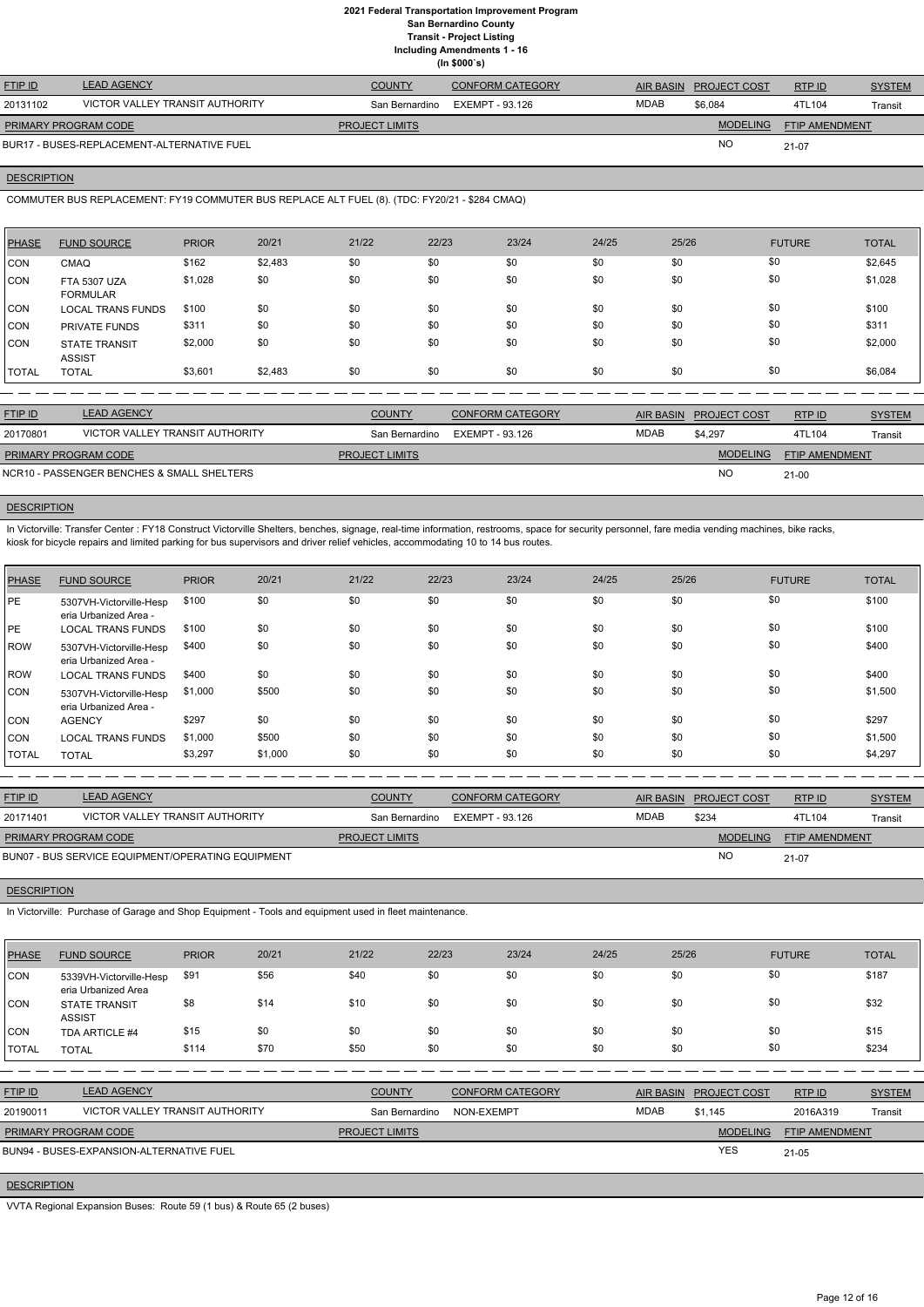|              | (ln \$000's)                                     |              |       |       |       |         |       |       |               |              |  |  |  |
|--------------|--------------------------------------------------|--------------|-------|-------|-------|---------|-------|-------|---------------|--------------|--|--|--|
| <b>PHASE</b> | <b>FUND SOURCE</b>                               | <b>PRIOR</b> | 20/21 | 21/22 | 22/23 | 23/24   | 24/25 | 25/26 | <b>FUTURE</b> | <b>TOTAL</b> |  |  |  |
| <b>CON</b>   | 5307VH-Victorville-Hesp<br>eria Urbanized Area - | \$0          | \$0   | \$0   | \$0   | \$916   | \$0   | \$0   | \$0           | \$916        |  |  |  |
| <b>CON</b>   | LOCAL TRANS FUNDS                                | \$0          | \$0   | \$0   | \$0   | \$229   | \$0   | \$0   | \$0           | \$229        |  |  |  |
| <b>TOTAL</b> | <b>TOTAL</b>                                     | \$0          | \$0   | \$0   | \$0   | \$1.145 | \$0   | \$0   | \$0           | \$1,145      |  |  |  |

| <b>FTIP ID</b>              | <b>LEAD AGENCY</b>              | <b>COUNTY</b>         | <b>CONFORM CATEGORY</b> |             | AIR BASIN PROJECT COST | <b>RTPID</b>   | <b>SYSTEM</b> |
|-----------------------------|---------------------------------|-----------------------|-------------------------|-------------|------------------------|----------------|---------------|
| 20190101                    | VICTOR VALLEY TRANSIT AUTHORITY | San Bernardino        | EXEMPT - 93.126         | <b>MDAB</b> | \$339                  | 4TL104         | Transit       |
| <b>PRIMARY PROGRAM CODE</b> |                                 | <b>PROJECT LIMITS</b> |                         |             | <b>MODELING</b>        | FTIP AMENDMENT |               |
| SEC53 - SECURITY            |                                 |                       |                         |             | <b>NO</b>              | 21-00          |               |

## **DESCRIPTION**

VVTA: Replace/Upgrade aged Bus Surveillance Cameras. (Ongoing)

| <b>PHASE</b> | <b>FUND SOURCE</b>                               | <b>PRIOR</b> | 20/21 | 21/22 | 22/23 | 23/24 | 24/25 | 25/26 | <b>FUTURE</b> | <b>TOTAL</b> |
|--------------|--------------------------------------------------|--------------|-------|-------|-------|-------|-------|-------|---------------|--------------|
| <b>CON</b>   | 5307VH-Victorville-Hesp<br>eria Urbanized Area - | \$201        | \$69  | \$0   | \$0   | \$0   | \$0   | \$0   | \$0           | \$270        |
| CON          | <b>LOCAL TRANS FUNDS</b>                         | \$19         | \$0   | \$0   | \$0   | \$0   | \$0   | \$0   | \$0           | \$19         |
| <b>CON</b>   | <b>STATE TRANSIT</b><br><b>ASSIST</b>            | \$33         | \$17  | \$0   | \$0   | \$0   | \$0   | \$0   | \$0           | \$50         |
| I TOTAL      | <b>TOTAL</b>                                     | \$253        | \$86  | \$0   | \$0   | \$0   | \$0   | \$0   | \$0           | \$339        |

| <b>FTIP ID</b>              | <b>LEAD AGENCY</b>                                | <b>COUNTY</b>         | <b>CONFORM CATEGORY</b> |             | AIR BASIN PROJECT COST | RTP ID                | <b>SYSTEM</b> |
|-----------------------------|---------------------------------------------------|-----------------------|-------------------------|-------------|------------------------|-----------------------|---------------|
| 20190102                    | VICTOR VALLEY TRANSIT AUTHORITY                   | San Bernardino        | EXEMPT - 93.126         | <b>MDAB</b> | \$728                  | 4TL104                | Transit       |
| <b>PRIMARY PROGRAM CODE</b> |                                                   | <b>PROJECT LIMITS</b> |                         |             | <b>MODELING</b>        | <b>FTIP AMENDMENT</b> |               |
|                             | BUN07 - BUS SERVICE EQUIPMENT/OPERATING EQUIPMENT |                       |                         |             | <b>NO</b>              | $21-00$               |               |

## **DESCRIPTION**

Battery Electric Buses (BEB) Project Management & Technical Assistance

| <b>PHASE</b> | <b>FUND SOURCE</b>                             | <b>PRIOR</b> | 20/21 | 21/22 | 22/23 | 23/24 | 24/25 | 25/26 | <b>FUTURE</b> | <b>TOTAL</b> |
|--------------|------------------------------------------------|--------------|-------|-------|-------|-------|-------|-------|---------------|--------------|
| CON          | 5339VH-Victorville-Hesp<br>eria Urbanized Area | \$443        | \$221 | \$0   | \$0   | \$0   | \$0   | \$0   | \$0           | \$664        |
| <b>CON</b>   | <b>AGENCY</b>                                  | \$25         | \$0   | \$0   | \$0   | \$0   | \$0   | \$0   | \$0           | \$25         |
| CON          | <b>STATE TRANSIT</b><br><b>ASSIST</b>          | \$0          | \$39  | \$0   | \$0   | \$0   | \$0   | \$0   | \$0           | \$39         |
| TOTAL        | <b>TOTAL</b>                                   | \$468        | \$260 | \$0   | \$0   | \$0   | \$0   | \$0   | \$0           | \$728        |

| <b>FTIP ID</b>              | <b>LEAD AGENCY</b>                        | <b>COUNTY</b>         | <b>CONFORM CATEGORY</b> |             | AIR BASIN PROJECT COST | RTPID                 | <b>SYSTEM</b> |
|-----------------------------|-------------------------------------------|-----------------------|-------------------------|-------------|------------------------|-----------------------|---------------|
| 20190703                    | VICTOR VALLEY TRANSIT AUTHORITY           | San Bernardino        | EXEMPT - 93.126         | <b>MDAB</b> | \$1,039                | 4TL104                | Transit       |
| <b>PRIMARY PROGRAM CODE</b> |                                           | <b>PROJECT LIMITS</b> |                         |             | <b>MODELING</b>        | <b>FTIP AMENDMENT</b> |               |
|                             | FUL52 - FUELING STATIONS-ALTERNATIVE FUEL |                       |                         |             | <b>NC</b>              | $21 - 00$             |               |

## **DESCRIPTION**

FY20 FUELING AND INFRASTRUCTURE UPGRADE AND EXPANSION - BARSTOW FUELING STATION.

| <b>PHASE</b> | <b>FUND SOURCE</b>                 | <b>PRIOR</b> | 20/21 | 21/22 | 22/23 | 23/24 | 24/25 | 25/26 | <b>FUTURE</b> | <b>TOTAL</b> |
|--------------|------------------------------------|--------------|-------|-------|-------|-------|-------|-------|---------------|--------------|
| <b>CON</b>   | AIR BOARD                          | \$661        | \$0   | \$0   | \$0   | \$0   | \$0   | \$0   | \$0           | \$661        |
| <b>CON</b>   | SB1 STATE OF GOOD<br><b>REPAIR</b> | \$189        | \$189 | \$0   | \$0   | \$0   | \$0   | \$0   | \$0           | \$378        |
| <b>TOTAL</b> | <b>TOTAL</b>                       | \$850        | \$189 | \$0   | \$0   | \$0   | \$0   | \$0   | \$0           | \$1,039      |

| <b>FTIP ID</b>              | <b>LEAD AGENCY</b>                   | <b>COUNTY</b>         | <b>CONFORM CATEGORY</b>        |             | AIR BASIN PROJECT COST | <b>RTPID</b>          | <b>SYSTEM</b> |
|-----------------------------|--------------------------------------|-----------------------|--------------------------------|-------------|------------------------|-----------------------|---------------|
| 20190901                    | VICTOR VALLEY TRANSIT AUTHORITY      |                       | San Bernardino EXEMPT - 93.126 | <b>MDAB</b> | \$129                  | 4TL104                | Transit       |
| <b>PRIMARY PROGRAM CODE</b> |                                      | <b>PROJECT LIMITS</b> |                                |             | <b>MODELING</b>        | <b>FTIP AMENDMENT</b> |               |
|                             | TRN06 - ADMINISTRATIVE EQUIPMENT-NEW |                       |                                |             | <b>NO</b>              | $21 - 06$             |               |

**DESCRIPTION** 

VVTA: Purchase updated computers and server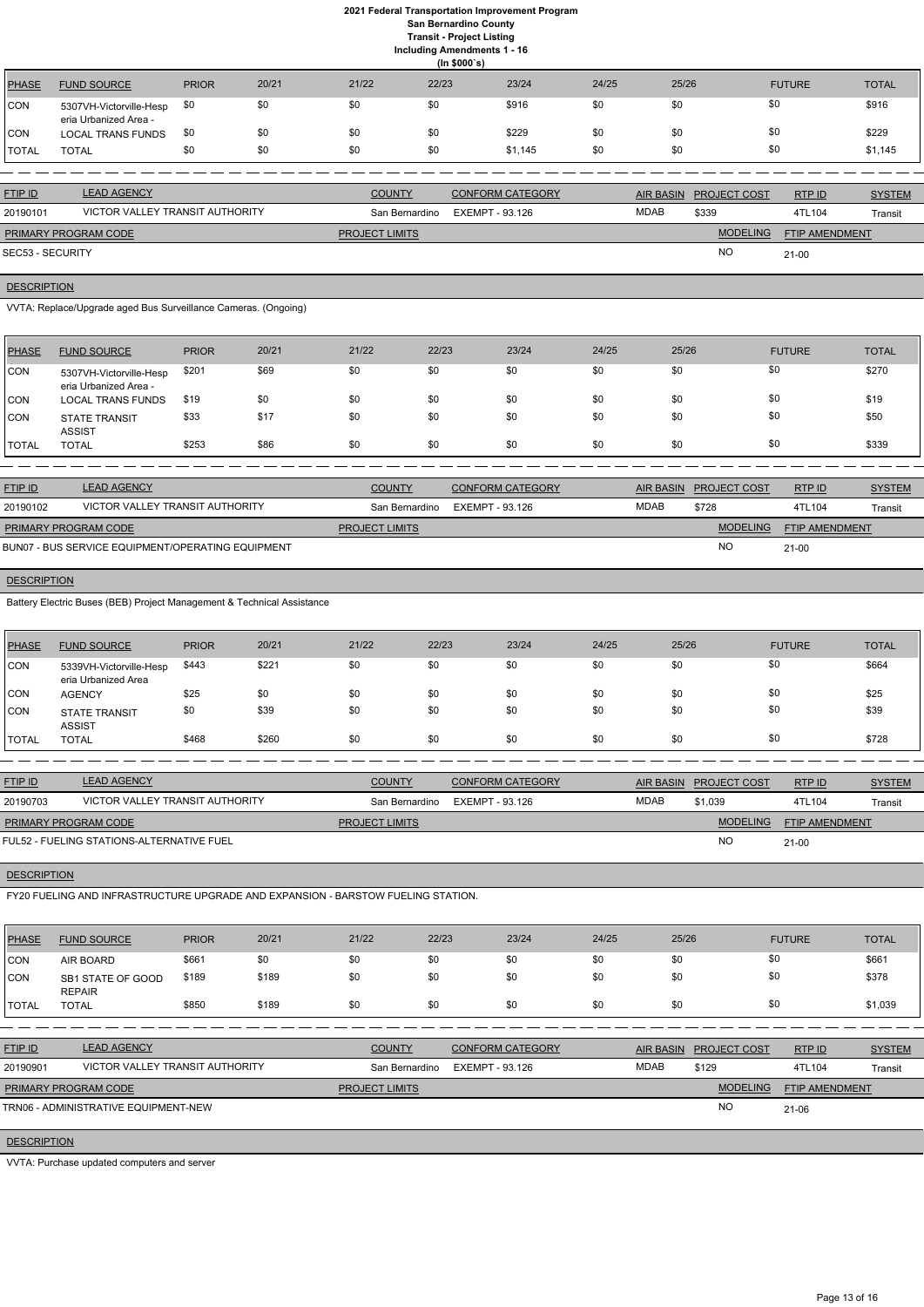|              | (In \$000`s)                                     |              |       |       |       |       |       |       |               |              |  |
|--------------|--------------------------------------------------|--------------|-------|-------|-------|-------|-------|-------|---------------|--------------|--|
| PHASE        | <b>FUND SOURCE</b>                               | <b>PRIOR</b> | 20/21 | 21/22 | 22/23 | 23/24 | 24/25 | 25/26 | <b>FUTURE</b> | <b>TOTAL</b> |  |
| CON          | 5307VH-Victorville-Hesp<br>eria Urbanized Area - | \$43         | \$24  | \$36  | \$0   | \$0   | \$0   | \$0   | \$0           | \$103        |  |
| <b>CON</b>   | <b>LOCAL TRANS FUNDS</b>                         | \$11         | \$6   | \$0   | \$0   | \$0   | \$0   | \$0   | \$0           | \$17         |  |
| <b>CON</b>   | <b>STATE TRANSIT</b><br><b>ASSIST</b>            | \$0          | \$0   | \$9   | \$0   | \$0   | \$0   | \$0   | \$0           | \$9          |  |
| <b>TOTAL</b> | <b>TOTAL</b>                                     | \$54         | \$30  | \$45  | \$0   | \$0   | \$0   | \$0   | \$0           | \$129        |  |

| <b>FTIP ID</b>              | <b>LEAD AGENCY</b>              | <b>COUNTY</b>         | <b>CONFORM CATEGORY</b> |             | AIR BASIN PROJECT COST | RTP ID                | <b>SYSTEM</b> |
|-----------------------------|---------------------------------|-----------------------|-------------------------|-------------|------------------------|-----------------------|---------------|
| 20190902                    | VICTOR VALLEY TRANSIT AUTHORITY | San Bernardino        | EXEMPT - 93.126         | <b>MDAB</b> | \$200                  | 4TL104                | Transit       |
| <b>PRIMARY PROGRAM CODE</b> |                                 | <b>PROJECT LIMITS</b> |                         |             | <b>MODELING</b>        | <b>FTIP AMENDMENT</b> |               |
| SEC53 - SECURITY            |                                 |                       |                         |             | <b>NO</b>              | 21-06                 |               |

## **DESCRIPTION**

VVTA: Transit-Security FY21/22 Purchase Security Cameras.

| <b>PHASE</b> | <b>FUND SOURCE</b>                               | <b>PRIOR</b> | 20/21 | 21/22 | 22/23 | 23/24 | 24/25 | 25/26 | <b>FUTURE</b> | <b>TOTAL</b> |
|--------------|--------------------------------------------------|--------------|-------|-------|-------|-------|-------|-------|---------------|--------------|
| <b>CON</b>   | 5307VH-Victorville-Hesp<br>eria Urbanized Area - | \$92         | \$0   | \$68  | \$0   | \$0   | \$0   | \$0   | \$0           | \$160        |
| CON          | <b>LOCAL TRANS FUNDS</b>                         | \$23         | \$0   | \$0   | \$0   | \$0   | \$0   | \$0   | \$0           | \$23         |
| CON          | <b>STATE TRANSIT</b><br><b>ASSIST</b>            | \$0          | \$0   | \$17  | \$0   | \$0   | \$0   | \$0   | \$0           | \$17         |
| TOTAL        | <b>TOTAL</b>                                     | \$115        | \$0   | \$85  | \$0   | \$0   | \$0   | \$0   | \$0           | \$200        |

| <b>FTIP ID</b>       | <b>LEAD AGENCY</b>                    | <b>COUNTY</b>         | CONFORM CATEGORY |      | AIR BASIN PROJECT COST | RTP ID         | <b>SYSTEM</b> |
|----------------------|---------------------------------------|-----------------------|------------------|------|------------------------|----------------|---------------|
| 20192703             | VICTOR VALLEY TRANSIT AUTHORITY       | San Bernardino        | EXEMPT - 93.126  | MDAB | \$500                  | 981104         | Transit       |
| PRIMARY PROGRAM CODE |                                       | <b>PROJECT LIMITS</b> |                  |      | <b>MODELING</b>        | FTIP AMENDMENT |               |
|                      | SEC54 - SECURITY EQUIPMENT/FACILITIES |                       |                  |      |                        | $21 - 01$      |               |

## **DESCRIPTION**

Transit - Security (Ongoing): FY20/21 - Driver Safety Shields

| <b>PHASE</b>  | <b>FUND SOURCE</b>                               | <b>PRIOR</b> | 20/21 | 21/22 | 22/23 | 23/24 | 24/25 | 25/26 | <b>FUTURE</b> | <b>TOTAL</b> |
|---------------|--------------------------------------------------|--------------|-------|-------|-------|-------|-------|-------|---------------|--------------|
| <b>CON</b>    | 5307VH-Victorville-Hesp<br>eria Urbanized Area - | \$0          | \$400 | \$0   | \$0   | \$0   | \$0   | \$0   | \$0           | \$400        |
| <b>CON</b>    | <b>STATE TRANSIT</b><br><b>ASSIST</b>            | \$0          | \$100 | \$0   | \$0   | \$0   | \$0   | \$0   | \$0           | \$100        |
| <b>ITOTAL</b> | <b>TOTAL</b>                                     | \$0          | \$500 | \$0   | \$0   | \$0   | \$0   | \$0   | \$0           | \$500        |

| <b>FTIP ID</b>              | <b>LEAD AGENCY</b>                          | <b>COUNTY</b>         | <b>CONFORM CATEGORY</b> |             | AIR BASIN PROJECT COST | RTP ID                | <b>SYSTEM</b> |
|-----------------------------|---------------------------------------------|-----------------------|-------------------------|-------------|------------------------|-----------------------|---------------|
| SBD31581                    | VICTOR VALLEY TRANSIT AUTHORITY             | San Bernardino        | EXEMPT - 93.126         | <b>MDAB</b> | \$191.434              | SBD31581              | Transit       |
| <b>PRIMARY PROGRAM CODE</b> |                                             | <b>PROJECT LIMITS</b> |                         |             | <b>MODELING</b>        | <b>FTIP AMENDMENT</b> |               |
|                             | BUO00 - BUS OPERATIONS/OPERATING ASSISTANCE |                       |                         |             | <b>NC</b>              | $21 - 07$             |               |

## **DESCRIPTION**

BUS SYSTEM - OPERATING ASSISTANCE (ongoing)

| <b>PHASE</b> | <b>FUND SOURCE</b>                               | <b>PRIOR</b> | 20/21    | 21/22    | 22/23 | 23/24 | 24/25 | 25/26 | <b>FUTURE</b> | <b>TOTAL</b> |
|--------------|--------------------------------------------------|--------------|----------|----------|-------|-------|-------|-------|---------------|--------------|
| CON          | 5307VH-Victorville-Hesp<br>eria Urbanized Area - | \$37         | \$4,150  | \$0      | \$0   | \$0   | \$0   | \$0   | \$0           | \$4,187      |
| CON          | 5310VH-Victorville-Hesp<br>eria Urbanized Area - | \$129        | \$0      | \$0      | \$0   | \$0   | \$0   | \$0   | \$0           | \$129        |
| <b>CON</b>   | 5311 - NONURBANIZED<br>AREA FORMULA              | \$4,865      | \$737    | \$803    | \$0   | \$0   | \$0   | \$0   | \$0           | \$6,405      |
| CON          | <b>AGENCY</b>                                    | \$270        | \$0      | \$423    | \$0   | \$0   | \$0   | \$0   | \$0           | \$693        |
| CON          | CAP AND TRADE<br>PROGRAM                         | \$693        | \$0      | \$0      | \$0   | \$0   | \$0   | \$0   | \$0           | \$693        |
| CON          | <b>FARE REVENUE</b>                              | \$29,156     | \$2,173  | \$2,073  | \$0   | \$0   | \$0   | \$0   | \$0           | \$33,402     |
| CON          | <b>LOCAL TRANS FUNDS</b>                         | \$99,990     | \$4,150  | \$19,001 | \$0   | \$0   | \$0   | \$0   | \$0           | \$123,141    |
| CON          | LOW OR NO<br><b>EMISSION VEHICLE</b>             | \$0          | \$0      | \$270    | \$0   | \$0   | \$0   | \$0   | \$0           | \$270        |
| CON          | PRIVATE FUNDS                                    | \$1,496      | \$0      | \$0      | \$0   | \$0   | \$0   | \$0   | \$0           | \$1,496      |
| CON          | <b>SBD CO MEASURE I</b>                          | \$16,330     | \$0      | \$1,457  | \$0   | \$0   | \$0   | \$0   | \$0           | \$17,787     |
| CON          | STATE AB2766                                     | \$2,956      | \$0      | \$250    | \$0   | \$0   | \$0   | \$0   | \$0           | \$3,206      |
| CON          | <b>STATE TRANSIT</b><br><b>ASSIST</b>            | \$25         | \$0      | \$0      | \$0   | \$0   | \$0   | \$0   | \$0           | \$25         |
| TOTAL        | <b>TOTAL</b>                                     | \$155,947    | \$11,210 | \$24,277 | \$0   | \$0   | \$0   | \$0   | \$0           | \$191,434    |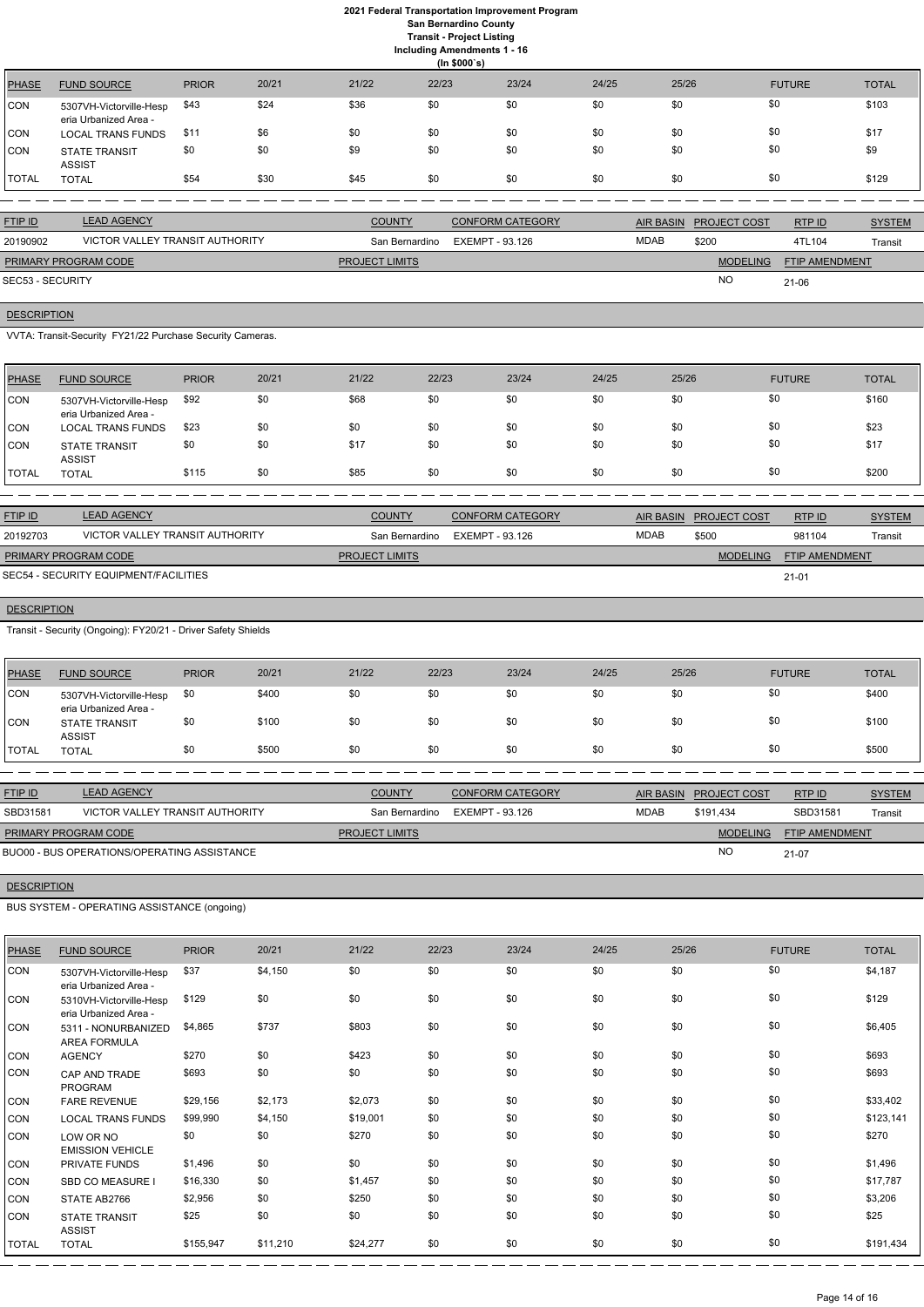| <b>FTIP ID</b>       | <b>LEAD AGENCY</b>                         | <b>COUNTY</b>         | <b>CONFORM CATEGORY</b> |             | AIR BASIN PROJECT COST | RTPID                 | <b>SYSTEM</b> |
|----------------------|--------------------------------------------|-----------------------|-------------------------|-------------|------------------------|-----------------------|---------------|
| SBD41084             | VICTOR VALLEY TRANSIT AUTHORITY            | San Bernardino        | EXEMPT - 93.126         | <b>MDAB</b> | \$44,631               | 4TL104                | Transit       |
| PRIMARY PROGRAM CODE |                                            | <b>PROJECT LIMITS</b> |                         |             | <b>MODELING</b>        | <b>FTIP AMENDMENT</b> |               |
|                      | BUR17 - BUSES-REPLACEMENT-ALTERNATIVE FUEL |                       |                         |             | <b>NC</b>              | $21 - 13$             |               |

#### **DESCRIPTION**

BUS SYSTEM BUS REPLACEMENT - ALT FUEL: FY18/19 Regional bus replacement class H (7) Battery Electric Buses; FY19/20 Regional bus replacement Class H (5) BEB & Class H (9) CNG; FY20/21 (2) Class H CNG. (TDC: FY2021; CMAQ 302) FY21/22 (5) Class H CNG.

| <b>PHASE</b> | <b>FUND SOURCE</b>                               | <b>PRIOR</b> | 20/21   | 21/22   | 22/23 | 23/24 | 24/25 | 25/26 | <b>FUTURE</b> | <b>TOTAL</b> |
|--------------|--------------------------------------------------|--------------|---------|---------|-------|-------|-------|-------|---------------|--------------|
| <b>CON</b>   | 5307VH-Victorville-Hesp<br>eria Urbanized Area - | \$9,287      | \$0     | \$2,904 | \$0   | \$0   | \$0   | \$0   | \$0           | \$12,191     |
| <b>CON</b>   | 5339VH-Victorville-Hesp<br>eria Urbanized Area   | \$4,705      | \$198   | \$0     | \$0   | \$0   | \$0   | \$0   | \$0           | \$4,903      |
| <b>CON</b>   | <b>AGENCY</b>                                    | \$1,307      | \$0     | \$22    | \$0   | \$0   | \$0   | \$0   | \$0           | \$1,329      |
| <b>CON</b>   | <b>ARRA - FTA 5311</b>                           | \$204        | \$0     | \$0     | \$0   | \$0   | \$0   | \$0   | \$0           | \$204        |
| <b>CON</b>   | <b>CMAQ</b>                                      | \$12,970     | \$2,632 | \$0     | \$0   | \$0   | \$0   | \$0   | \$0           | \$15,602     |
| <b>CON</b>   | <b>LOCAL TRANS FUNDS</b>                         | \$2,572      | \$35    | \$0     | \$0   | \$0   | \$0   | \$0   | \$0           | \$2,607      |
| <b>CON</b>   | PRIVATE FUNDS                                    | \$1,122      | \$0     | \$0     | \$0   | \$0   | \$0   | \$0   | \$0           | \$1,122      |
| <b>CON</b>   | <b>PUBLIC TRANS</b><br>MODERINAZATION IMP        | \$4,038      | \$0     | \$0     | \$0   | \$0   | \$0   | \$0   | \$0           | \$4,038      |
| <b>CON</b>   | SB1 STATE OF GOOD<br><b>REPAIR</b>               | \$766        | \$261   | \$491   | \$0   | \$0   | \$0   | \$0   | \$0           | \$1,518      |
| <b>CON</b>   | <b>STATE TRANSIT</b><br><b>ASSIST</b>            | \$1,117      | \$0     | \$0     | \$0   | \$0   | \$0   | \$0   | \$0           | \$1,117      |
| <b>TOTAL</b> | <b>TOTAL</b>                                     | \$38,088     | \$3,126 | \$3,417 | \$0   | \$0   | \$0   | \$0   | \$0           | \$44,631     |
|              |                                                  |              |         |         |       |       |       |       |               |              |

| <b>FTIP ID</b>       | <b>LEAD AGENCY</b>                    | <b>COUNTY</b>         | <b>CONFORM CATEGORY</b> |      | AIR BASIN PROJECT COST | RTPID                 | <b>SYSTEM</b> |
|----------------------|---------------------------------------|-----------------------|-------------------------|------|------------------------|-----------------------|---------------|
| SBD41114             | VICTOR VALLEY TRANSIT AUTHORITY       | San Bernardino        | EXEMPT - 93.126         | MDAB | \$8,922                | SBD41114              | Transit       |
| PRIMARY PROGRAM CODE |                                       | <b>PROJECT LIMITS</b> |                         |      | <b>MODELING</b>        | <b>FTIP AMENDMENT</b> |               |
| PAR17 - PARATRANSIT  | VEHICLES-REPLACEMENT-ALTERNATIVE FUEL |                       |                         |      | NO                     | 21-07                 |               |
| <b>DEAADIDEIALI</b>  |                                       |                       |                         |      |                        |                       |               |

#### **DESCRIPTION**

PARATRANSIT - FY18 PT BUS RPLC ALT FUEL (6); FY19 PT BUS RPLC ALT FUEL (2), Paratransit bus replacement alt fuel (10); FY20 PT BUS RPLC ALT FUEL (2); FY20/21 (2) Replacement PT Buses, (5) Purchase of PT buses to maintain same level of service. FY21/22 (6) Purchase PT (6) Vehicles.

| <b>PHASE</b> | <b>FUND SOURCE</b>                               | <b>PRIOR</b> | 20/21 | 21/22 | 22/23 | 23/24 | 24/25 | 25/26 | <b>FUTURE</b> | <b>TOTAL</b> |
|--------------|--------------------------------------------------|--------------|-------|-------|-------|-------|-------|-------|---------------|--------------|
| <b>CON</b>   | 5307VH-Victorville-Hesp<br>eria Urbanized Area - | \$2,417      | \$0   | \$0   | \$0   | \$0   | \$0   | \$0   | \$0           | \$2,417      |
| <b>CON</b>   | 5310VH-Victorville-Hesp<br>eria Urbanized Area - | \$194        | \$0   | \$0   | \$0   | \$0   | \$0   | \$0   | \$0           | \$194        |
| CON          | 5339VH-Victorville-Hesp<br>eria Urbanized Area   | \$391        | \$728 | \$648 | \$0   | \$0   | \$0   | \$0   | \$0           | \$1,767      |
| <b>CON</b>   | <b>CMAQ</b>                                      | \$2,830      | \$0   | \$0   | \$0   | \$0   | \$0   | \$0   | \$0           | \$2,830      |
| CON          | <b>LOCAL TRANS FUNDS</b>                         | \$150        | \$0   | \$0   | \$0   | \$0   | \$0   | \$0   | \$0           | \$150        |
| CON          | <b>PUBLIC TRANS</b><br><b>MODERINAZATION IMP</b> | \$541        | \$0   | \$0   | \$0   | \$0   | \$0   | \$0   | \$0           | \$541        |
| <b>CON</b>   | SB1 STATE OF GOOD<br><b>REPAIR</b>               | \$275        | \$182 | \$162 | \$0   | \$0   | \$0   | \$0   | \$0           | \$619        |
| <b>CON</b>   | <b>STATE TRANSIT</b><br><b>ASSIST</b>            | \$404        | \$0   | \$0   | \$0   | \$0   | \$0   | \$0   | \$0           | \$404        |
| <b>TOTAL</b> | <b>TOTAL</b>                                     | \$7,202      | \$910 | \$810 | \$0   | \$0   | \$0   | \$0   | \$0           | \$8,922      |

RTP ID

| SBD41117                    | VICTOR VALLEY TRANSIT AUTHORITY                   | San Bernardino        | EXEMPT - 93.126 | MDAB | \$1,511         | 4TL104                | Transit |
|-----------------------------|---------------------------------------------------|-----------------------|-----------------|------|-----------------|-----------------------|---------|
| <b>PRIMARY PROGRAM CODE</b> |                                                   | <b>PROJECT LIMITS</b> |                 |      | <b>MODELING</b> | <b>FTIP AMENDMENT</b> |         |
|                             | BUN07 - BUS SERVICE EQUIPMENT/OPERATING EQUIPMENT |                       |                 |      | NC              | $21 - 07$             |         |

#### **DESCRIPTION**

BUS SYSTEM: FY17 - Service Vehicles (2), FY19 Service Vehicle (2: 1 Hesperia, 1 Barstow), FY20 Service Vehicles (2: Hesperia), FY21/22 Service Vehicles (2)